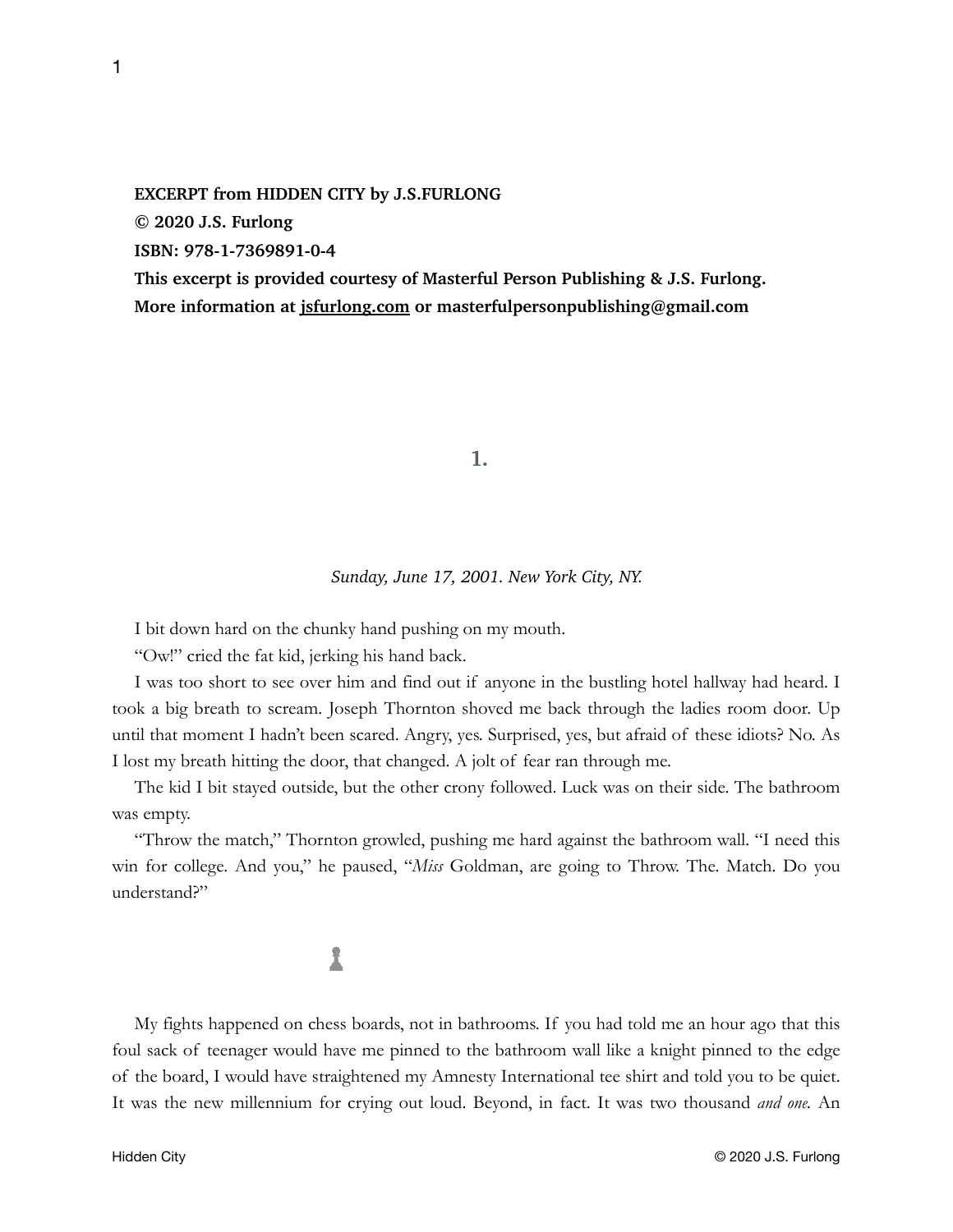hour ago, I would have thought civilized New Yorkers, even overly mature, hairy jocks with neck beards starting, were culturally beyond boys threatening girls in bathrooms.

An hour ago, I had eleven seconds left to win.

I watched closely as my opponent decided. Pretty brown eyes flicked over the board then lingered on my bishop. His forehead squashed together like he was attempting differential equations without a calculator. One mahogany curl bumped each cheek as his head tipped to scrutinize the board. Uh-oh. Did he see it? I'd spent my last five moves setting up this trap for his queen. I took a breath and waited, anticipating he was too logical a player to see my hidden mate.

I noticed his yarmulke, blue with an embroidered pattern that looked like pawns. Cute. The tiny velvet cap, no bigger than my hand, was bobby pinned to his hair right at the top of his head. Airconditioning blasted from the vent above us as if the hotel thought people were actually dancing in this ballroom.

I imagined I heard the boy's brain ticking. Then his hand flashed up from his lap like a pilot light, snatched his queen and captured my bishop. Elation thrilled through my veins, an adrenaline rush that thumped my heart against narrow ribs. Two moves later, six seconds out of my eleven, I had him. Mate.

My opponent waved his hand for the proctor while I wrote down the final moves in my notebook. Once the proctor agreed that our board had a legitimate checkmate, we got up and nodded to each other. I would have stuck my hand out to shake, but orthodox boys aren't allowed to touch girls, even in a sportsmanship show of acknowledgement. I think it's a purity thing.

"Good game," I said following him out of the cone of silence. Ballroom door shutting behind us, I said "You used your tactics really well. That fork of my rook and knight in the middle game was exciting . . ." He shot me a glare and walked away. Well, that's the last time I think you have pretty eyes, I said to myself.

A tornado crashed into my side, hugging me with scrawny black clad arms. Meredith.

"Did you win, did you win? Of course you won! Look at your face! My god, woman, you're a machine! You need some water!" She grabbed my hand and dragged me down the hall toward the skittles room where we all kept our stuff during the tournament. My grandmother sat at one of the tables, feet propped on a chair with a fluffy, wool-looking project in her lap. She looked up when I came in and set aside her work. She stood, thick red socks blending into the hotel carpet and opened her arms wide for a hug. I embraced her and she squeezed me tight. "Four out of five?" she asked.

"Yup." \$680 raised for my cause and one win away from my first actual title. National Master. It's not like I would be the only fourteen year old girl from New York City to hold a national master title, but it wasn't common either. I could count us on my fingers. She pulled back and took my face in her hands.

"Shayna," she said using her Yiddish nickname for me, "You are the smartest person in our family." She searched my face to make sure I knew she meant it. "And you can tell your father I said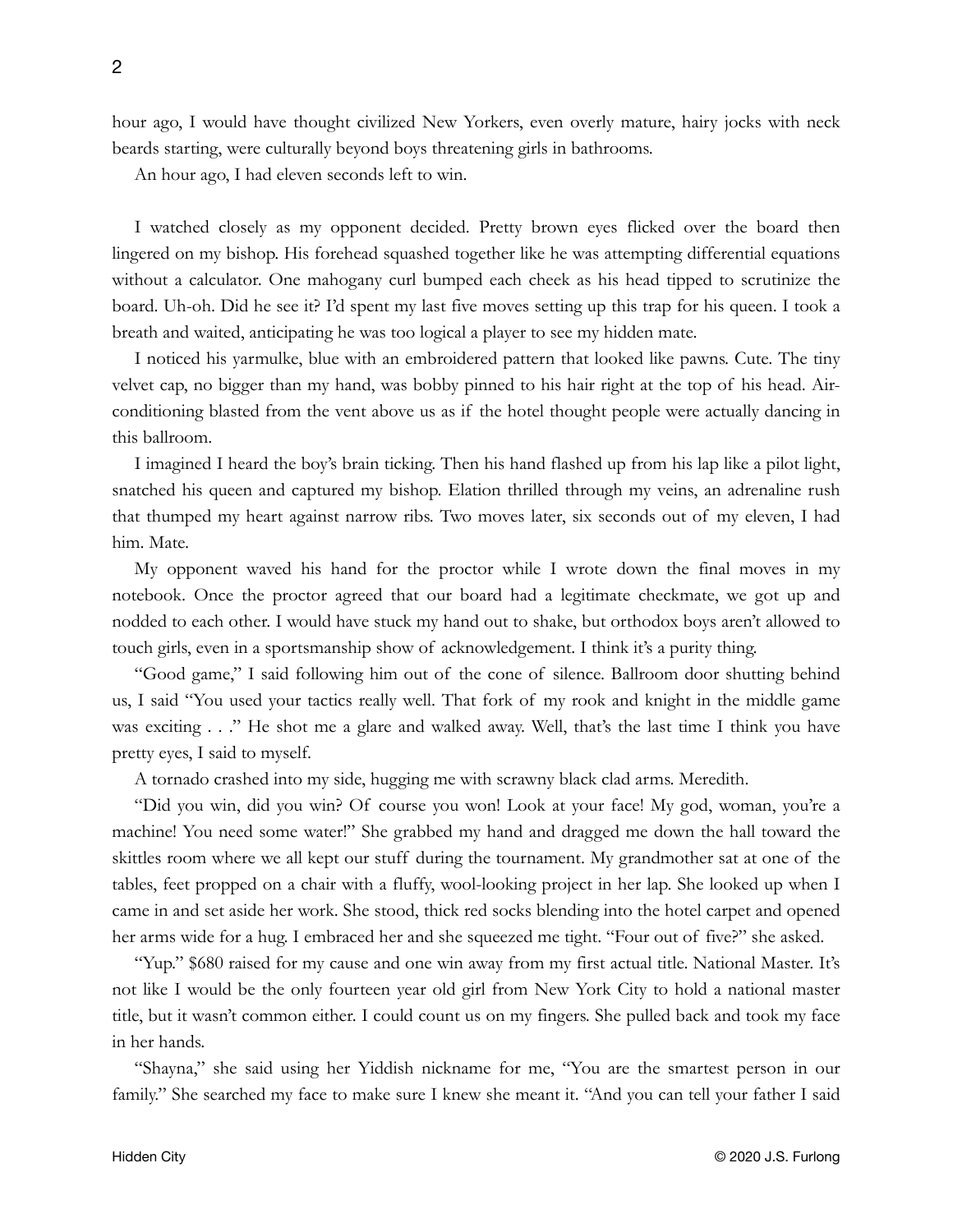that. In fact you should tell him. He could use a little knocking off his fancy partner pedestal." She smiled at me, pride in my father and me gleaming from her eyes like her one gold tooth glinted from the corner of her top row of teeth.

"Thanks, Bubbe," I said. "But you'll have to tell him yourself. If I do it -- "

"He'll say you're bragging. Which," she said, brushing some escaped hair out of my face and back toward my braids, "you are absolutely entitled to do when you win today! One more game, right? What is it, thirteen more hours of this interminable waiting-death-by-boredom?"

"They say we'll be out by 8:00," I said.

"They say that every year. Will you stop bouncing like that?" Bubbe said to Meredith.

"I gotta use the bathroom," Meredith replied, "I was waiting til the end of the match so I wouldn't miss anything. And Stacy needs this." She waggled a bottle of water. I reached for it. "Come with me." My grandmother gave my best friend a raised eyebrow. Meredith aimed a pointed look at my frizzing hair and Bubbe let me go.

Meredith pushed open the ladies room door and ran to a stall. I had to pee, too, but not as badly as she did!

"How was the kid you played?" Meredith asked.

"Cute. In a Jane Austin sort of way. I think I played him a couple years ago. Might have beaten me. I forget."

"Liar. You remember every single game you play."

"I do not"

"You so do." She flushed and I heard the sink start. I adjusted my skirt and unlocked my stall. She appraised me in the mirror.

"You'd be a ton scarier behind the board if you would dress like a human being."

"I am a human being and I am dressed, therefore -- "

"You know what I mean. If you dressed like a *girl*. Please tell me at least you're wearing a bra?"

"My god, Mer! Of course I'm wearing a bra!"

"Last week you -- "

"Learned my lesson. Double A or not, bras it is."

She nodded her approval then sighed in disappointment. "You look like a fourth grader in that denim knee skirt."

"I look like a fourth grader no matter what I wear."

I learned just last month that there is a name for how I look to other people. Neanimorphic. It means looking younger than one's years. There's nothing wrong with me, I'm just small and don't look my age.

"Come on, Stace," Meredith said. "I gave you all those clothes!"

"They're all black."

"Black is sophisticated."

"Black is Goth."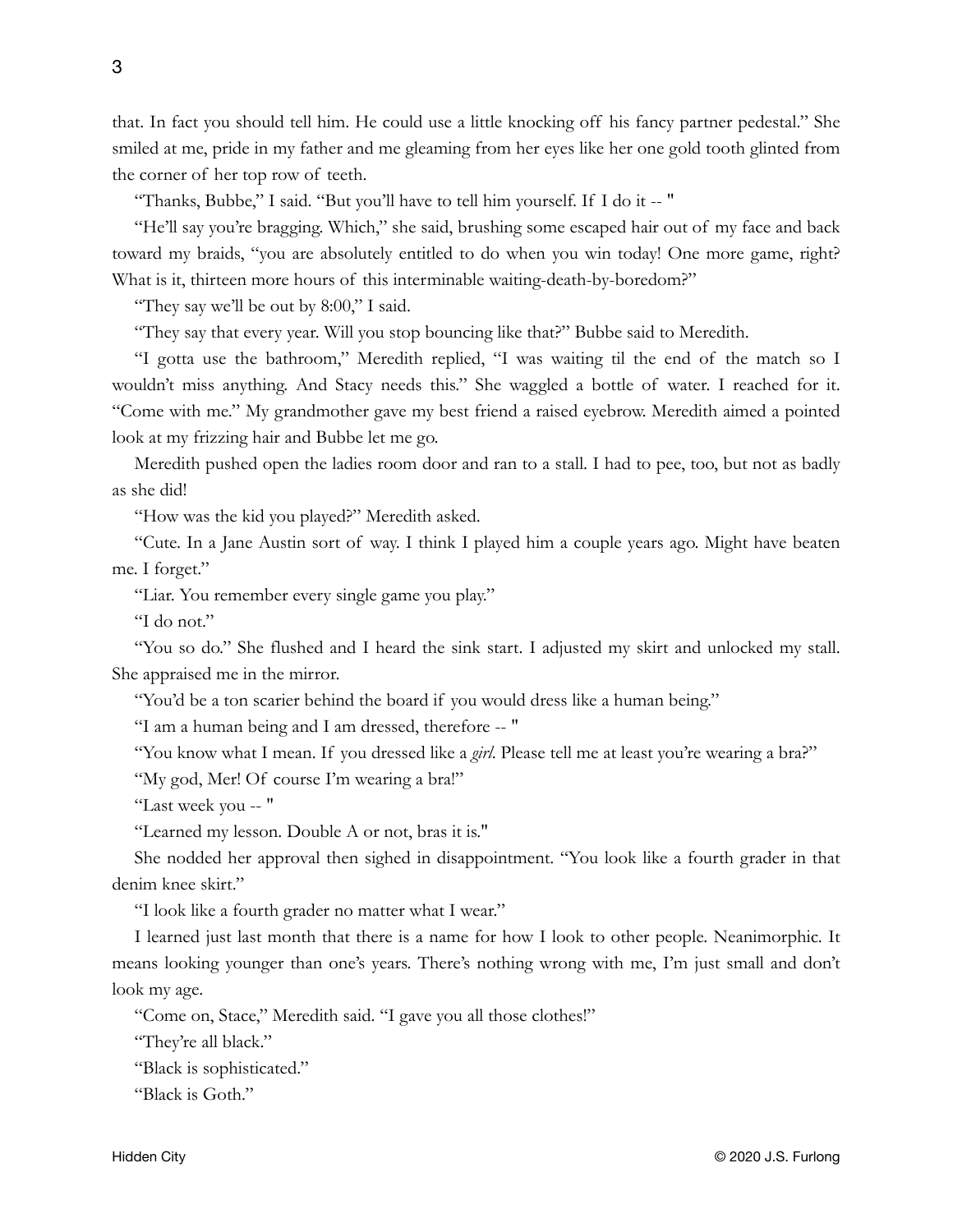Meredith pulled a hair brush, *my* hairbrush, out of a small canvas messenger bag she wore across her body and stood behind me.

"You have my hairbrush?" I said.

"I took it from your bag. It's gross if you use mine." She let out my braids as I guzzled the water she'd handed me. She popped the brush over my shoulder. "Use it."

 When Meredith had a mind to change the way I looked there was no stopping her. Her own hair was dark brown, too but she had dyed it black. She wore thick eyeliner and purple lipstick with sparkles. Fine boned and delicate like a hummingbird, Meredith was made of love and colors and speed. She had been my other half since the first day of kindergarten when we promised each other to be friends forever.

"Did you grab my —" Before I even finished the sentence my wristwatch appeared in her hand.

"How many of these stupid things have I been to?" she said. Too many to count. I buckled the little blue strap and reached for my hair ties.

"Oh no," she said, swiping them out from under me and stuffing them in her pocket. "Wear it down."

"It's distracting that way. I need coffee."

"My god woman, you are pedestrian." Meredith opened her hand for my brush and swooped over my head. Four minutes later my long, straight hair wrapped around itself in a french twist behind my head. Her finishing touch was a strong tug on the collar of my tee to stretch it out. "I wanna see the necklace. It's so pretty." She tapped my gold Star of David pendant with her finger. It had teeny diamond chips at the corners and was probably the most expensive thing I owned. It was my bat mitzvah gift from Bubbe, saved for special occasions. Meredith had insisted today qualified.

"Beauty," Mer said with a flourish. "Now when you win your title and I take the picture, you won't look as much like a dweeb. Do you want lipstick?"

I wanted coffee and a sandwich. I rolled my eyes and exited past her out the door. I had one concern more pressing than food. My stomach rumbled, but I had to see if they posted the next rounds yet.

If he'd won his last game, I'd be playing Joseph Thornton, a square, jock looking kid who had needed a hair cut and a shave since he was twelve. He came from somewhere not New York and we played each other every Nationals. If Joseph had lost, I'd be up against Jon Yu, a string bean Asian super nerd from the Bronx. I liked Jon. He was an aggressive player, very predictable, but also a very nice guy. I could not say the same of Joseph. Our matches ended in a seething draw every time. Not today, I thought. Not today. Today too much was at stake. I was ready. Today I refused to settle for a draw.

Rabbi Berman, my chess coach, careened around the corner.

"Stacy! Stacy! Asa won his match! Thanks to him winning and you winning, we might actually take this thing!" Rabbi's voice was quiet, but thrilled. His suit rumpled around him like a bathrobe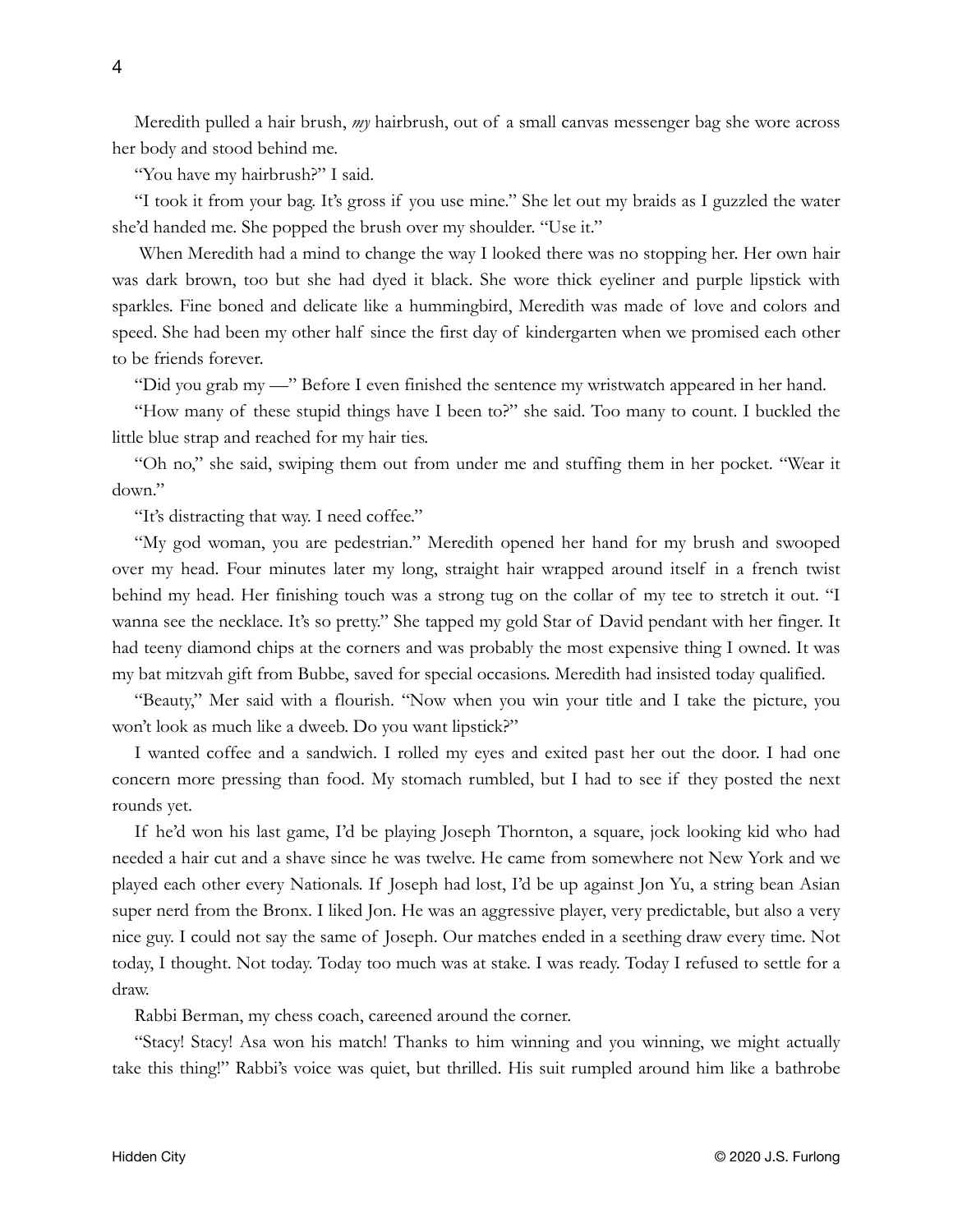forgotten in the dryer. He had trimmed his beard for the occasion and it matched his grey pin stripe suit in it's salt and pepper-ness.

"Have you lost weight since the last time you wore that suit?" I asked. His eyes opened in surprise.

"Matter of fact I have. Hello Meredith," he said as if seeing my friend for the first time.

"Are you okay?" I asked, concerned. "You're not sick or anything?"

"No, I started running a few months ago."

"Running? At your age?"

Meredith elbowed me hard in the side.

" $\text{Cw}$ "

"I'm not dead yet, Stacy. The Torah tells us everyday is a new opportunity to live a better life." He smiled. Did the Torah say that? I couldn't remember, but I didn't think it did. "Your hair looks very nice." Rabbi turned to Mer. "When will you join our team, eh? We could use another brilliant player to cement these wins."

"Sorry, Rabbi," she said with a smile. "Chess isn't my thing. I'm just here to save her the trouble of telling me all about it later."

"What a thoughtful friend," he said shrugging his shoulders. "My wife has been my wife for forty-five years and she's never once in her life come to a tournament."

"I bet she would if you played," Meredith said.

"She would come if it was my funeral, but don't let that give you any ideas. Listen, Stacy, they just posted the final matches."

"Jon?" I said, hoping.

The corners of his eyes crinkled in concern.

My belly rumbled again, but this time I didn't feel just hungry.

"It's gonna be okay," he said. "You can do this. Joseph's coach is furious. Our team is tied with his thanks to Asa." Rabbi put his hands on my shoulders and leaned down. "And to you. Joseph's going to play an aggressive game. He'll try to psych you out. You must. Not. Let him."

I nodded.

"Whatever you do, protect your rooks."

Joseph loved to hide his rooks, capture yours and then use his to sweep up in a checkmate we liked to call 'The Lawnmower.'

"I got it."

"I know you do," Rabbi said. "Just do like always: Make a plan. Stick to the plan. Be ready to change the plan. Keep your mind on the mate."

I pushed my feet into the floor. Joseph, not Jon. Rats. It's really more fun to play with people you like.

This tournament was not for fun, though. This tournament was for a National win for my school team which had won exactly zero Nationals, for a National Master Title for me and for a little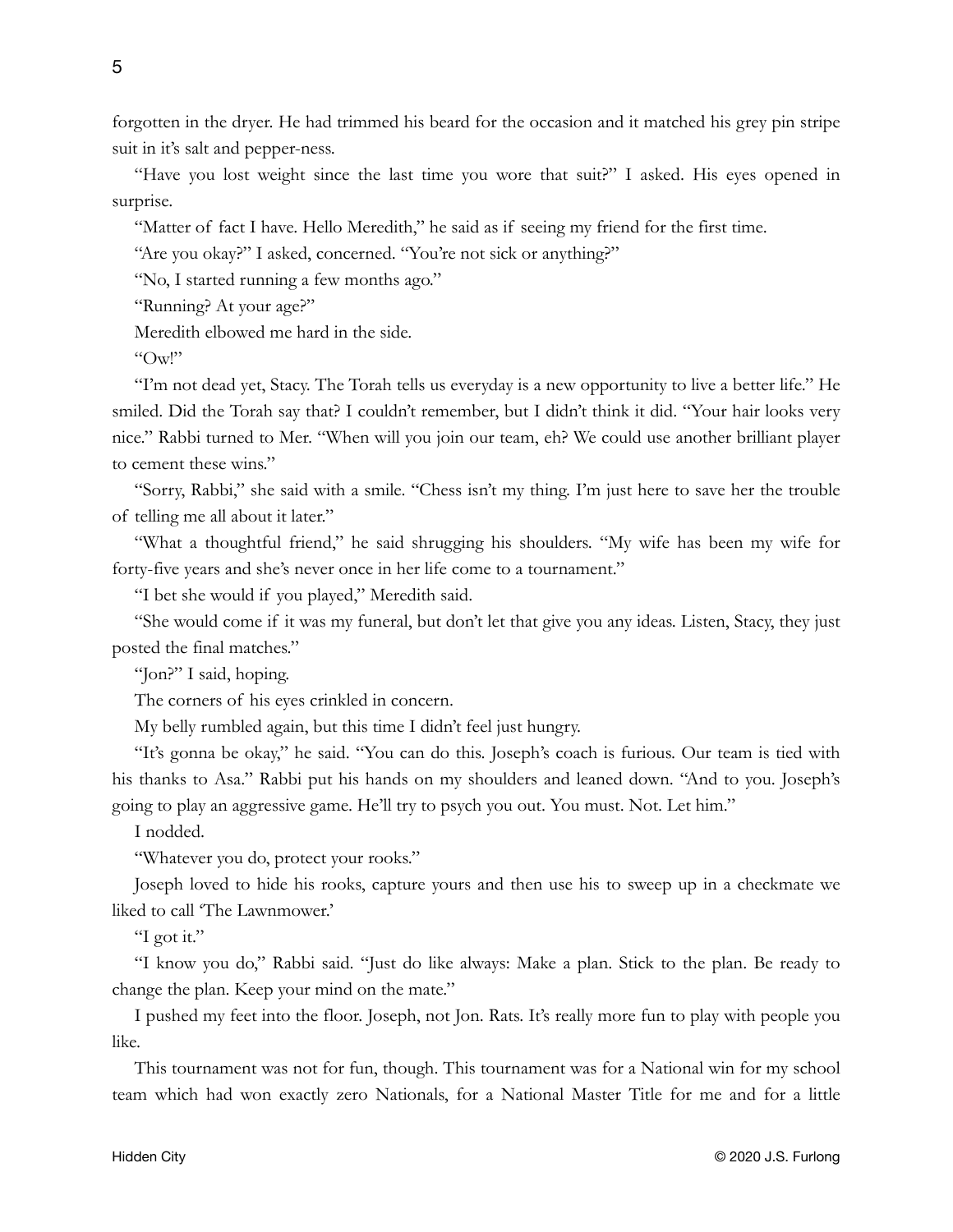contribution to the NYPAG. Joseph was heading into his senior year, so for him, this would be about scholarships.

"I need to eat something."

Rabbi walked us back to the skittles room.

"How many sponsors did you all end up getting?" He asked me as we walked. "Fifty-four!" I replied. Thirty-four of them were mine. This tournament was also my first fundraiser since becoming president of the Youth Philanthropy Group at Beth Israel, the temple where my Grandfather used to be rabbi. We picked two charities a year to do a volunteer project with or help them raise money. I had chosen one of this year's charities, the New York Prisoner Advocacy Group. They fight to get prisoners who have been wrongfully imprisoned released and to get mental health benefits and treatment offered to prisoners who need it. I have a thing about wrongful imprisonment. I also have a thing about mental health care.

There are people that belong in jail, and there are people who don't. I knew one who did. I also knew that what that person did may not have entirely been their fault. It might have been something they couldn't help because they were sick. You don't get mad at a dog for biting someone if it has rabies. The dog can't help it. It's still bad someone got bit, but it wasn't really the dog's fault.

A month ago, I had the idea to turn this tournament into a fundraiser for my charity. For every game I won, my sponsors would donate money. I had won four games already and my average donor committed to five dollars a game. Three other teammates including Asa, had also gotten sponsors. Together we had fifty-four. I smiled in pride when I thought about it.

Arriving in the skittles room, my grandmother had laid out three sandwiches, soup, salad, knishes, iced teas and one giant cookie each from Jerry's. I think the real reason she agreed to be my chaperone at Nationals every year had to do with her enjoying buying us a much bigger meal than we could possibly eat and a bored Meredith always happy to get out and do the run to the deli.

Meredith slid her hand into mine as we sat down to eat. She squeezed, said nothing and let go, but I knew what she meant. She meant that she knew I was worried, she knew Rabbi was worried and that she had faith in me. She thought I would win. If you have to have only one friend in the whole world, pick someone who believes in you. Someone who thinks you're awesome and that you can do anything, is a valuable someone. I bit into my pastrami.

While Meredith and my grandmother cleaned up, I trotted back to the bathroom for a final break before the game. The final round started in less than ten minutes. When I came out, Joseph and two of his teammates stood across the hall.

"Hey Lesbo," he said. "Can we talk?" They started toward me.

"I don't talk to morons," I said.

"I don't talk to deviants but I'll make an exception for you." His cronies snickered.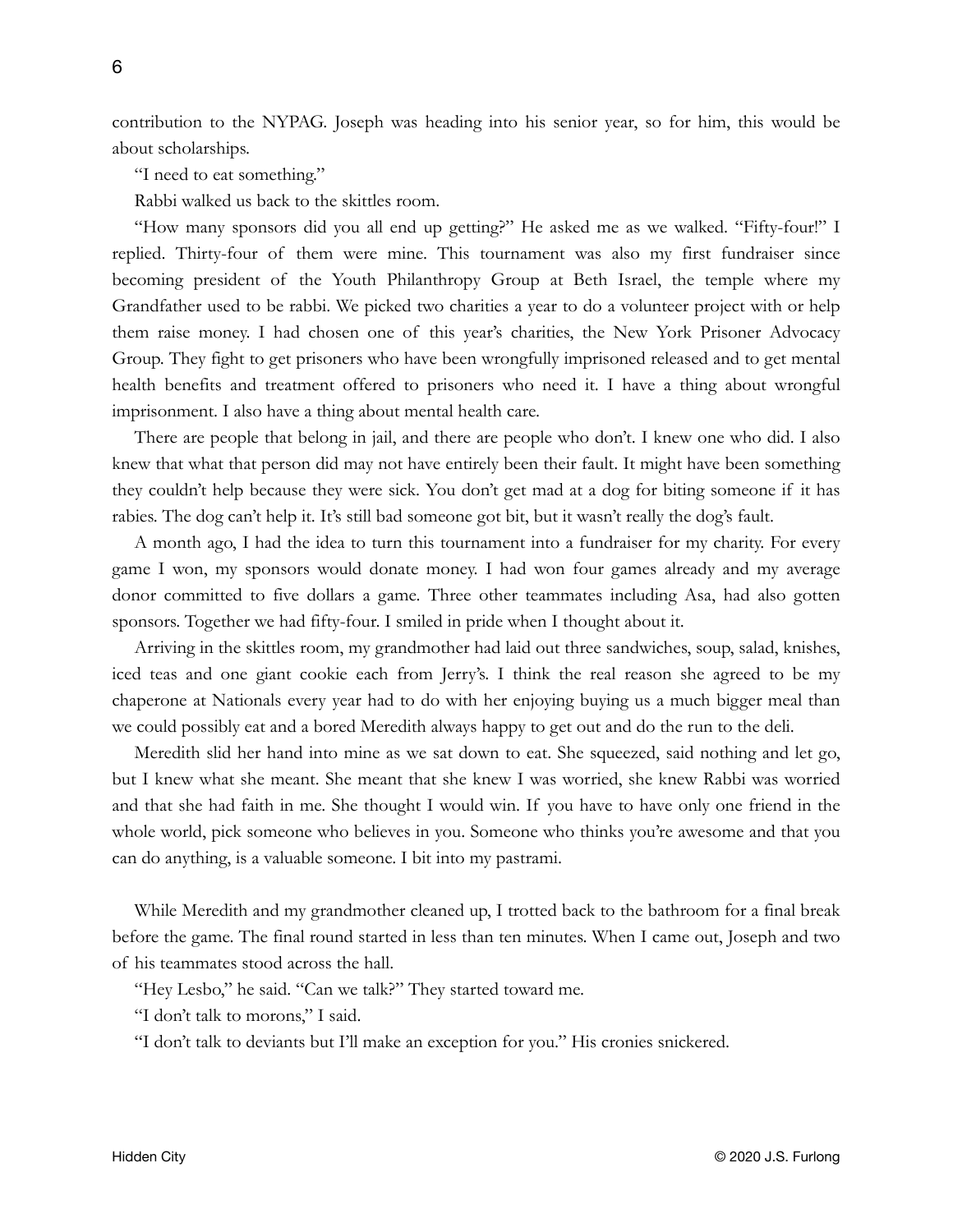I opened my mouth to blast him with a loud and furious lecture about the difference between homosexuality and deviance. I wanted to pound his ignorant, hairy face into the carpet. The bigger part of me knew to save it for the board.

"Sorry, Joseph. Go talk to someone who a) is a lesbian and b) gives a crap. I do not qualify." Very restrained, I told myself, feeling anger rushing to my face.

"Oh, I thought your girlfriend was here with you again. But maybe I saw you going into the bathroom to make out with someone else."

Something about him fired up a rare desire for me, the desire to go ballistic on someone. This is your plan? I thought, resenting him for disrupting my calm, winner mood. This is how you try to psych me out? You're going to have to think of something better.

I said nothing, turned away and started to walk down the hall. One of his cronies stepped in front of me. A black-haired kid with glasses. Not intimidating, despite being tall.

"Get out of my way."

The hall grew more crowded as players and coaches thronged back toward the ballroom.

"I'll scream if you don't move," I said.

The kid's eyes flicked to Thornton's bulk.

"I just want to talk," Joseph said, stepping closer.

"No."

They closed in on me, pushing me back toward the wall. I realized no one could see me. I opened my mouth to scream and Joseph's fat crony pushed his blubbery hand over my mouth.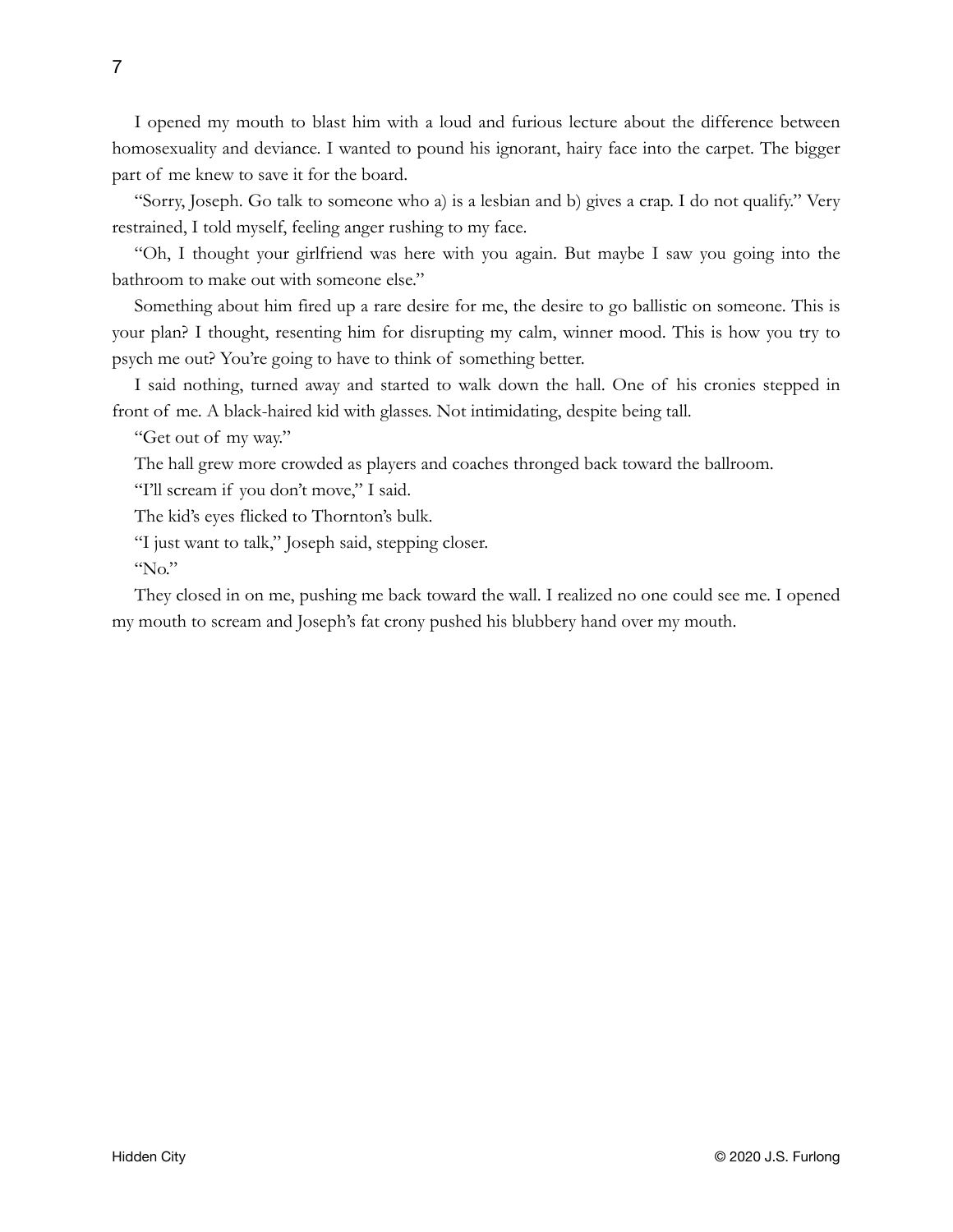### *June 17, continued.*

I sucked in a gasping breath. My body trembled under the force of Joseph's thick hands on my shoulders. He used his hip to pin mine so I couldn't kick up and hit him in the nuts.

"Look. I don't care anything about you or your hot girlfriend or what you do in private, but today I need this win and you will give it to me."

"I will not." My voice came out hoarse and scared.

"If you don't, I'll say I saw your coach giving you hand signals from the sidelines. That'll get you disqualified."

"I'll tell them you attacked me!"

"Your word against mine," he said. "No witnesses. All my teammates will back me."

I said nothing, but the heady mix of fury, indignation and the absolute commitment to not let him get away with this must've read on my face.

He paused. "Leak one word and I'll trip your grandmother down the stairs."

"You will not."

"Try me," he said. I gulped in a huge breath to scream. Joseph shook my shoulders. My head snapped against the wall so hard bright lights flashed in front of my eyes. "I am not kidding," Joseph said. "You resign before the 40th move, or give me the mate. I hope we're clear." A knock on the bathroom door.

"Joe, it's one minute to get in."

He grabbed my hand and gripped it tight, big fingers squeezing like a boa constrictor around my wrist. I was dizzy as he dragged me out of the bathroom. "Let's go. Friend."

Tears of anger and pain had sprung to my eyes when I hit my head. I staggered as he pulled me with him. He smiled at a group of three more team mates waiting outside the bathroom to escort us. He put his arm around my shoulders in a friendly way, walking me into the ballroom. I looked around desperately for Rabbi Berman. His back was to me as he exchanged some final words with Asa.

Joseph's coach waved us over to the middle table. He smiled a thin, wet smile and wished me a good game. My head hurt from hitting the wall, and I said nothing. Disgusting lizard.

**2.**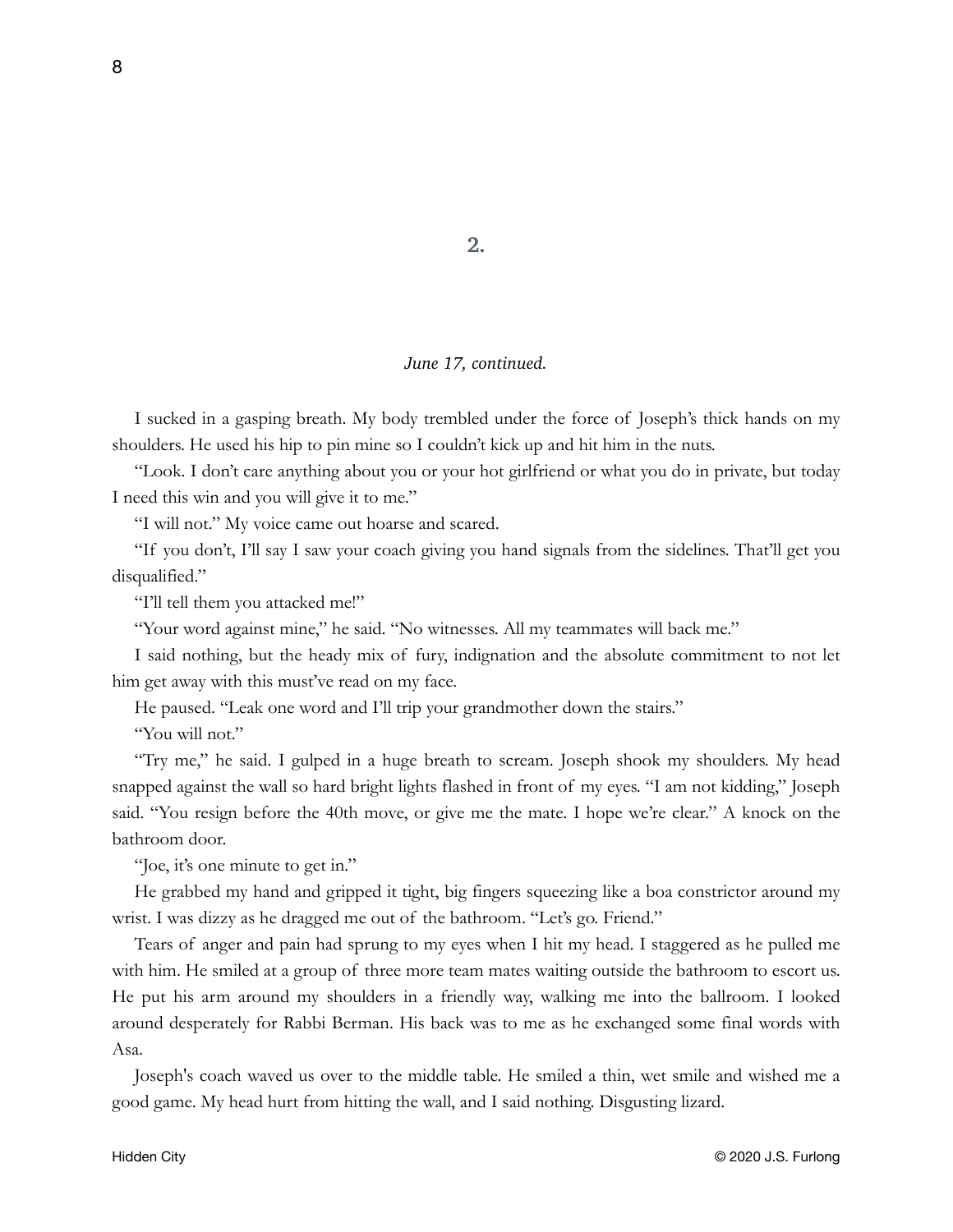Joseph was to play black. The varsity football jacket his coach draped over his shoulders reeked of deodorant and onions. Still clutching my hand, Joseph pulled my chair out. Finally letting go, he tucked me in, like we were dining at a fancy restaurant. My side faced Rabbi. The second Joesph sat down, I stood so fast my chair toppled. I bolted across the ballroom.

Grabbing Rabbi's jacket, I whispered "You have to get out of the ballroom!" He started to open his mouth in protest. "You can't watch us play!" I grabbed his sleeve and started tugging. "Please Rabbi! I can't explain, there's no time! Just go, now! And tell Meredith not to leave my grandmother under any circumstances! Not any! Please!" He nodded. I left my bewildered rabbi and turned to run back to my board.

"What did you tell him?" Joseph hissed once I sat. I stared at him with all the hatred I felt at that moment. I said nothing.

"What did you tell him?" Rage rose behind his eyes.

"That you raped me in the bathroom."

"What?" he shrieked.

"No talking!" called a proctor. "Shake hands." All dozen of us final rounders stood up. I noticed I was the only girl. And my watch was still on my wrist. I took it off and stuffed it in my pocket. Joseph's hands were twice the size of mine. We both squeezed too hard. It hurt. For a second I thought he might break my fingers. When we let go, my gaze shot to the door. Rabbi stood in the entryway, his shoulders tight with worry and confusion. I made a hard, pointed look at the door. He put his hands together to bless my game. And, thank god, turned and walked out of the ballroom.

I won't bore you with the entire game, but I will say that Joseph was not his usual self. He had gotten better since last I played him, sharper moves, better timing. He'd been memorizing patterns. He used tactics more aggressively. If he hadn't just physically hurt me and threatened me and my grandmother in the bathroom, it would have been a fun game. I wrote down every move and used the opening to calm my shaking nerves. I closed my eyes for a second before and after each move like Jill, my actress-turned-therapist step-mother, had taught me to do to keep myself calm and focused. I reminded myself of my goal: checkmate. Paralyze the king. I saw only the king . . . I did not look at the monster across the table. Forcing away the emotions pulsing under the surface of my mind, and the ache from my head hitting the bathroom wall, I saw only the board.

Chess for me is like dancing for Meredith. She loses herself in the music and volume and movement. Playing chess, I get lost. My body becomes irrelevant, my mind sorts through information like nothing outside of strategy and prediction exist. It is private and sweet and filled with surprises and adrenaline. It gives me space to be nothing, to become the game, to be just me.

An arm's length across the table, Joseph started getting creative. He moved a rook, setting a trap for my queen. A smile tickled the corner of my mouth. I shoved it away.

I did not capture his queen set out to lure my bishop into disaster. I moved fast so he would think he'd fooled me. Sacrificing my remaining b rank pawn, I pressed my knight to defend a pawn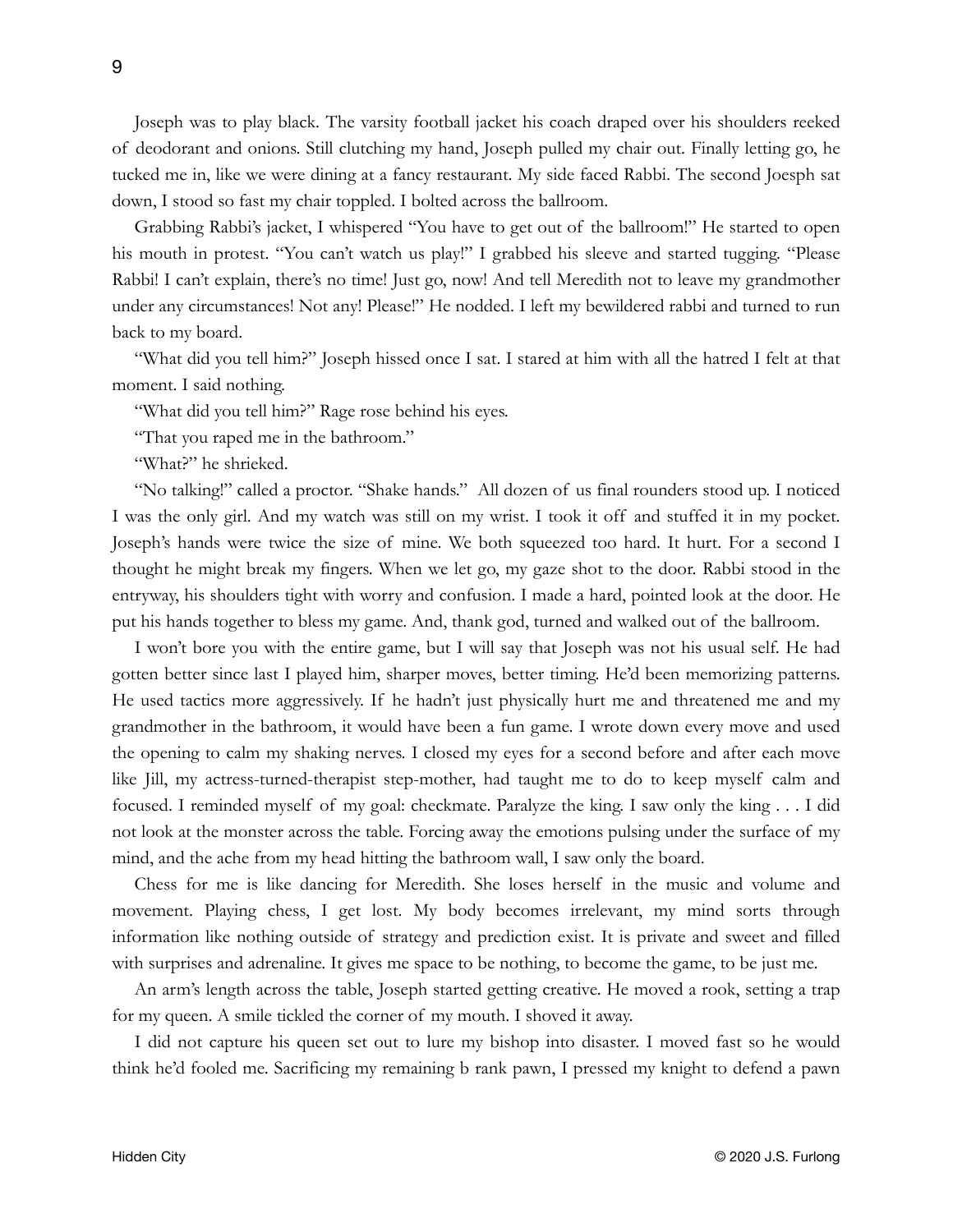twice that had only one piece attacking it. It looked like a wasted move, but one move later it would open a diagonal file for my queen to wreak havoc on the center of the board.

Sociopathic Joseph hadn't expected that. He faltered, likely wondering how I could have made such an egregious positional error.

We danced in an out, trading advantage in position, for advantage in material. I captured one of his rooks and got the upper hand. If I lost it, I would not recover and he would win. Move 39. I had no intention of throwing this game.

The cavernous ballroom cocooned us in quiet. The silence amplified itself with every click of a clock in contrast.

Don't get cocky, Goldman, I told myself. Check everything. Studying the board fast, I observed: material: equal, meaning our captured pieces were worth the same number of points, position: his remaining rook floundered, pinned by my two pawns, his knight stayed stuck trapped on the edge of the board and his king crept toward the center, forced by my remaining bishop. The absence of the bishop he'd captured improved my position by opening a key file for my rook and for my open pawn to cross the board for promotion if I failed to win this exchange.

He hit his clock. I moved my knight into position at g4, a royal fork!

"Check."

His queen, pinned to his king, guaranteed a valuable capture for me while forcing him to move his king to one of two available squares. Both squares were better for me than for Joseph. And then I made a mistake. I looked up.

Joseph's blue eyes bored into me from a face shiny and pink. Sweat dripped onto the table from his forehead, his hair soaked. His fingers gripped the table. I'm used to seeing boys stress out when they play me, but I've never seen one look ready to throw the table over and leap across to rip out my throat. Meredith would tell me to curb the dramatics, but his expression stuck my breath in my chest.

I remembered his heavy paws on my shoulders, the feeling of his breath on my face as he slammed my head against the wall. He was not just a mean kid, something about him was different. His eyes gave me chills. An unfamiliar fury filled me, like what I had felt when he first approached me, only more intense. My face got hot. My skin felt itchy, like if I didn't reach over the board and hit him right now, I might start screaming and be unable to stop.

Goldman! I scolded myself. Who *are* you right now? Where is your mind? Come back and play this game! I looked back at the board, lost, and not in an in-the-flow way. I had no idea what had been happening. Had he moved? Had I? My clock ticked so he must've moved. Where had he gone? Valuable seconds later, I saw it. He had moved his king. Right, I'd been playing that fork. I captured his queen and hit my clock, still pushing the intense emotions away. He had one chance to redeem his game and play for a draw, but he threw one of his knights away by mistake and voila! I had him. Three more moves and BAM! I took his remaining rook with mine, simultaneously trapping his king. Checkmate.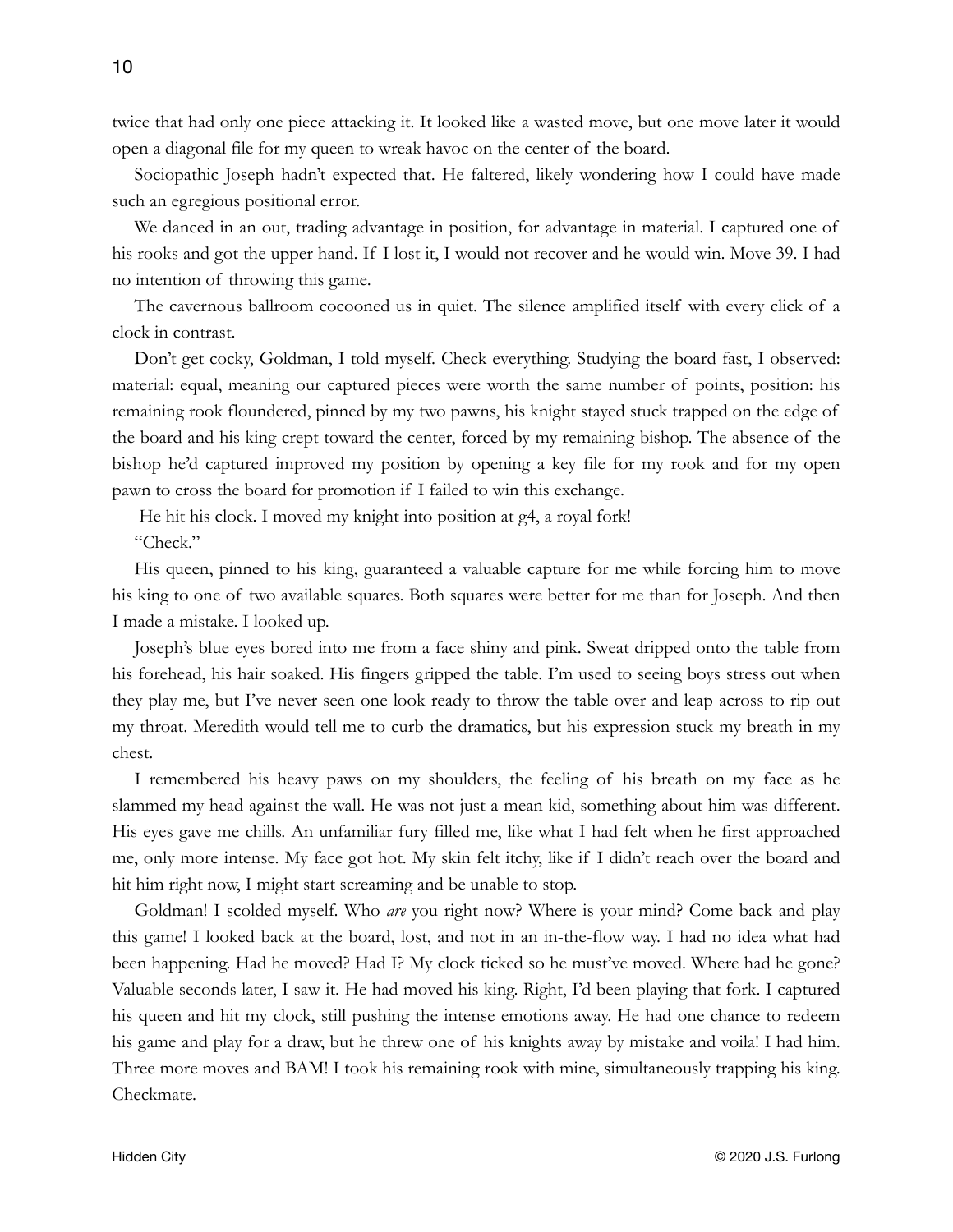I did not look at him again, choosing instead to only look at my notebook as I wrote down his last moves, and mine. Across from me, his breathing came thick and furious. I raised my hand for the proctor. Mate approved, I looked past my seething opponent, searching. Rabbi was nowhere in sight. Good Rabbi! I stood. Joseph stood too, and walked away without shaking my hand. I came back fully to my sane, logical self.

I guess I had after game cooties today.

"So you're asking to register an official complaint against the team?"

"Yes," I said. "Against Joseph Thornton first, and the team second. He asked me to throw our game."

"That's a serious offense."

"I'm aware."

"Are you sure he wasn't just teasing you?"

My brows scrunched together. Teasing me? Was he joking?

"I'm sure."

The proctor had sweat through his button down shirt and pushed his glasses up on his nose.

"Okay," he said, sighing in annoyance.

"You should be grateful I'm reporting this." I said as Sweaty Proctor Man shuffled through a large file box. "Who knows how many other kids he's threatened? What if all his wins today were faked?" Ignoring my comments, SPM pulled out a pink xeroxed form. "Write your complaint on the third line and sign here."

"How will I know this actually gets filed with the Federation?" I asked as I wrote.

"If you write it, it'll get filed."

"Can I track it? Is there a case number or complaint number or something you can give me?"

"What are you, a lawyer?"

I eyeballed the sweaty, nerdy man. Pride filled me, converting my scowl into a smile. "Nope. I'm a National Chess Master. Now tell me how to track my complaint."

"He slammed me against a wall in the bathroom and threatened me if I didn't throw the game!" I said low enough that only Meredith could hear me.

"Holy crap! Are you okay? Did he hurt you?" The Goth Princess crouched next to me as I packed my stuff. I glanced up to check on Bubbe. Rabbi stood with her, talking in excited animation as she arranged her knitting in a bright purple bag.

"Other than harboring a sudden and deep desire for revenge, and a mild headache when I stop to think about it, I'm fine."

"Aren't you going to tell?"

"I filled out the complaint form." Speaking of revenge. "It's all you can do."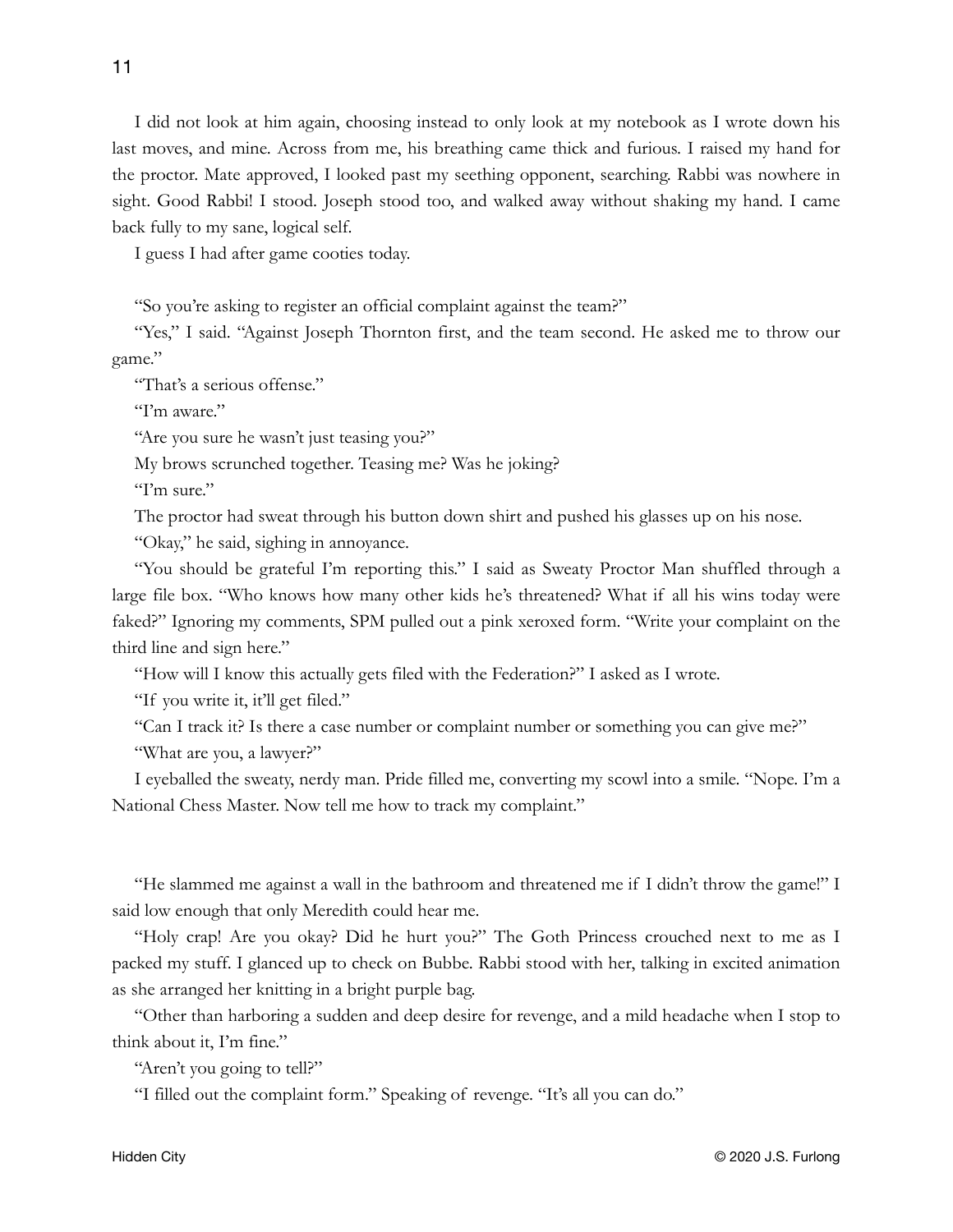"But he physically assaulted you!"

"His coach was in on it! He'll say that all the guys were with him before the game and I am lying. I have no witnesses, and they have an alibi. Nothing will come of it except I will get a reputation in the Federation as a troublemaker."

"You're a National Master now, doesn't that count for something?"

"I'm a fourteen year old girl in a man's sport. Did you see the face of the judge who handed me my trophy? He looked like his owner had just spanked him with a newspaper." She nodded. Meredith was many things. Stupid, thank god, was not one of them.

"What did Rabbi say when you told him?"

"He registered a complaint, too. That members of his team had been trash talked by the Saint Whoever's team."

"That's it?"

"That's all I told him."

"For a smart girl you can be majorly stupid," she said. "You should go over there right now and tell him the whole story. Remember when Jacob thought he couldn't tell us he was gay and tried to kill himself?"

"That's different."

"It's not! The secret ate away at him. This one could eat away at you! If Jacob had told us, we would have been like oh okay but in his head it was this big thing -- "

"Shh. Here they come."

Rabbi's eyes were lit like Hanukkah candles he was so happy. He chatted the whole way down the hall and to the elevators about what a wonderful job we had all done. I hugged Asa and told him he had gone over the top in his games today. Together, we had raised over \$1000 for the NYPAG. We promised to replay our best games from today in the final club meeting of the school year on Tuesday.

"Jewish Day School Team Picture everybody!" Meredith called holding up her fancy new DSLR camera. We all scrunched together under the US Chess Federation Banner. Someone shoved the team trophy at me to hold. Asa giggled as I set it down. It came up past my waist.

"Is it huge or are you just short?" he said smiling.

"I am officially five feet tall now, smart stuff," I said. "Rabbi, you hold it."

It didn't take much persuading. Rabbi hefted the trophy onto his hip and we all stood smiling beside the giant gold statue.

"It's like the chess Oscars," Meredith said as we all herded toward the elevator. There were stairs from the mezzanine to the lobby, but after the conversation in the bathroom, I wanted Bubbe nowhere near them. I put her in front of me as our team piled into the elevator, me bringing up the rear.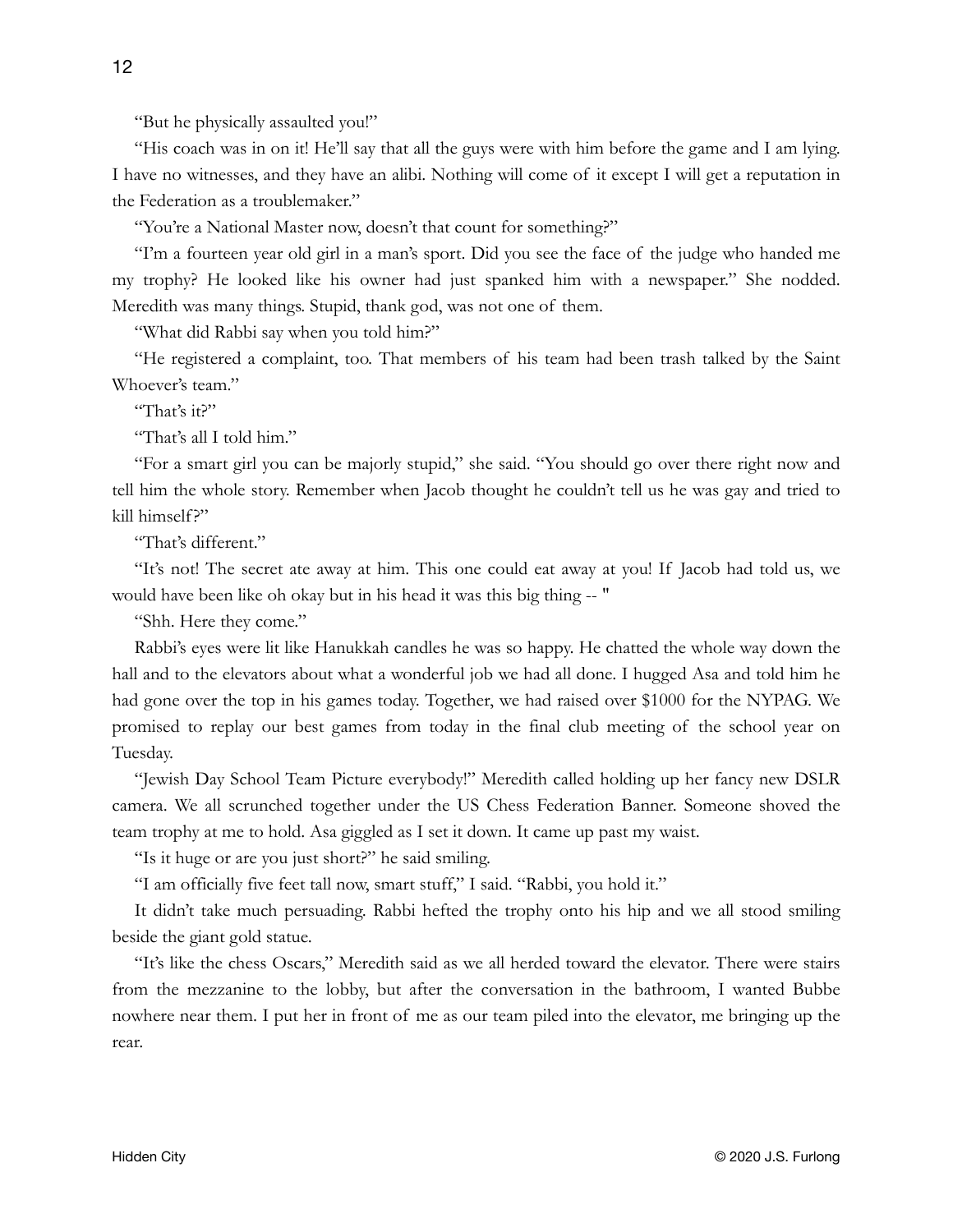As I stepped through the elevator doors, a heavy weight slammed into my back. I lurched forward knocking into Bubbe. She smacked hard into the side of the elevator. She'd put out her hand to catch herself and avoid falling into the kid in front of her. Beside me, the click of a camera.

Meredith said, "I got that, you jerk."

"Sorry about that," said a foul, familiar voice.

Joseph Thornton smiled at me, a dirty, nasty smile showing small white teeth. His team stood behind him, staring in awe.

"Bubbe, are you okay?"

She gripped her wrist close to her chest. She turned as best she could in the packed elevator, looked Joseph Thornton in the face and said a phrase in Yiddish that means something so nasty I will not translate. I gaped in astonishment. The elevator doors were closing.

"We had words earlier," she said.

"What kind of words?" But I suspected I knew exactly what kind.

 Rabbi looked at Bubbe's wrist when we unpiled into the lobby. She winced when he tried to rotate it.

"It is a bad sprain," he said. "Let's get you home and ice it. It's not a break or it would be bruising and you wouldn't be able to move it."

"How do you know?" I asked, worried.

"Former Coney Island EMT. I wasn't always a rabbi," he said. He looked over my head at one of our team's chess parents for a quick discussion on getting the other kids home.

Once everything was handled, Rabbi got a us a cab. Fifteen minutes later, we were all settling in at Bubbe's Upper West Side apartment.

"I'll be home in an hour or so," Meredith said into the phone. She explained to her parents what'd happened. "Dad you don't have to. She's fine." She looked at the phone and pressed the off button. "He'll be here in ten."

"Can we start from the beginning?" Rabbi Berman asked. "I feel like I'm in a vortex and have no idea why or what's happening."

I looked at Bubbe. She passed the plate of cookies I'd arranged to the rabbi and pushed the honey toward his tea cup.

 "Do you want something stronger to put in that?" she asked with a sly look. "I won't have you starve to death or not have a celebratory sip on my account. We have a national master and a first place team win to celebrate!"

"Please tell me. What happened?"

She sighed. "When I was setting up dinner for the girls, the coach from the other team asked if he could talk to me. I said sure, he seemed friendly. He explained that this tournament was crucial for one of his players. I said, mine too. Then he asked if he could give me five hundred dollars to pretend to get sick and take Stacy home before the fifth game! I said certainly not, she was gonna win her title if she won. I was polite, Shayna pour me a glass of the red would you? He then upped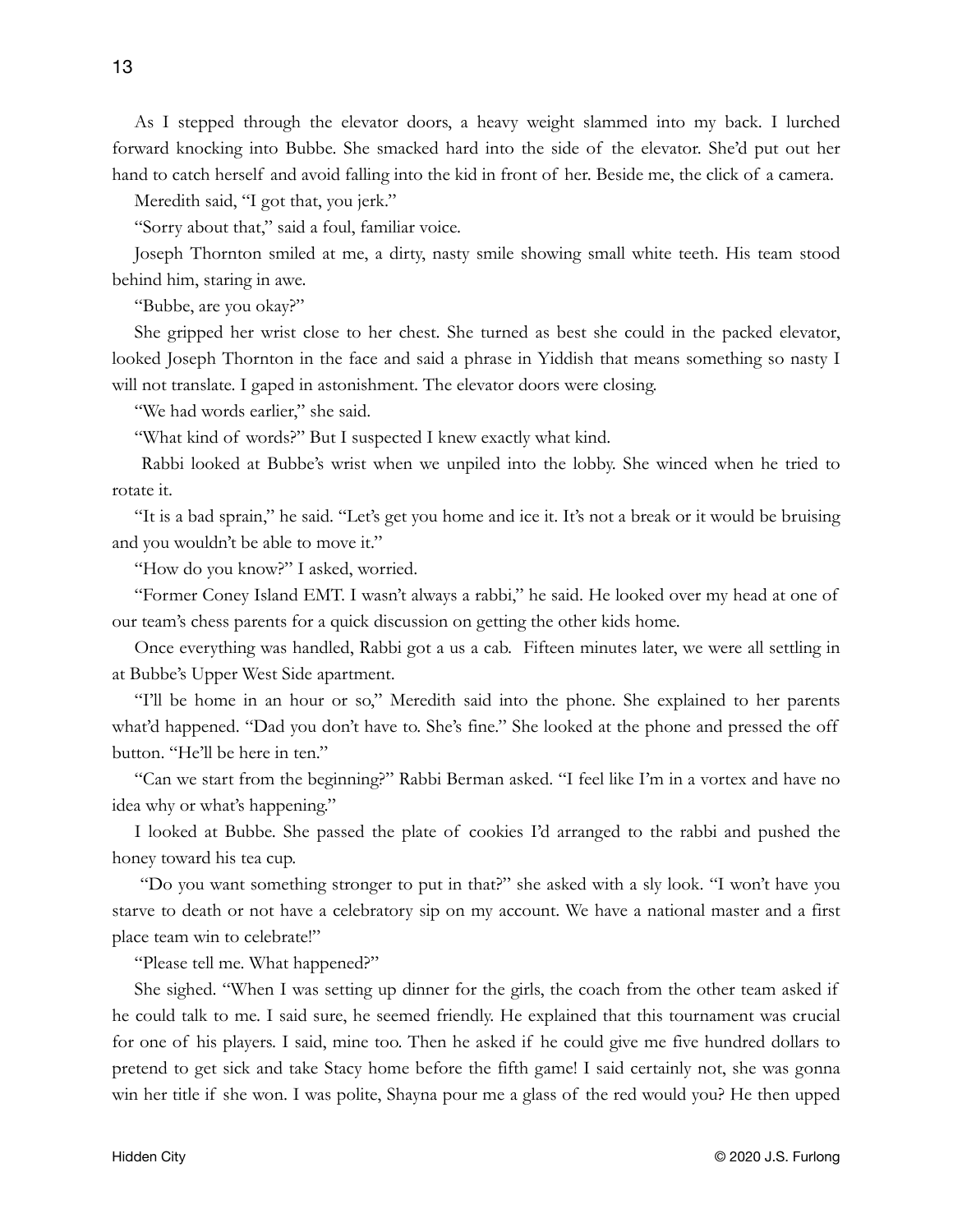his offer to a thousand dollars! Can you imagine? A thousand dollars to pull her out of the tournament! I said no and told him to go -- " she cussed in Yiddish again.

Rabbi's eyes got wide.

"My goodness." He turned his gaze on me. I shrugged.

"Nobody offered me a thousand bucks," I said.

"Joseph and two of his teammates trapped her and shoved her up against the wall in the bathroom so hard she hit her head," Meredith said. She stuck her hand on the back of my head.

" $\text{Ow}$ "

"Feel it, woman! There's a huge goose egg here!"

"There is?" I said. I reached around and sure enough a massive lump had raised on the back of my head. Mer stood up, talking and walking toward the kitchen at the same time.

"And then he threatened her! He said -- "

Rabbi held up one hand. "Let Stacy tell the rest."

Mer looked at me, eyes narrowed. "If you leave out any of the details, I will shake you till you see stars myself!"

Oh good grief.

Meredith came back from the kitchen holding something wrapped in a dishtowel. A baggie full of ice. She pointed to my head. Holding the ice to my skull, I told the rest of my story in gory detail. I left nothing out, including how I dumped over my chair and bolted for Rabbi right before the final match.

Rabbi and my grandmother sipped. No one said anything for a few minutes, absorbing.

"I'll do a formal complaint with the main USCF office on Monday. That coach has been a problem for years. This is one too much."

"He has?" I said.

Rabbi nodded and sipped his tea. "The Ohio branch of the Federation has had so many complaints against him, his team is banned from tournaments there."

We talked some more chess politics and I got up to dump my baggie. Its useful ice had transformed into useless cold water. While I was up, I got Bubbe a fresh bag of frozen peas to put on her wrist.

Our dads arrived. Meredith's first, yes, just a sprain and then mine, oh my god what happened freak out etcetera and the whole story got told again. After Bubbe calmed everyone down, and no, I did not have a concussion, she made my dad go into her freezer and pull out a secret something.

It was an ice cream cake with Congratulations Stacy and a chess queen drawn on it in fancy icing.

"I didn't want to jinx it, so I had it done a month ago so I could forget about it til today, in case you won."

I threw my arms around her and kissed her crumply cheek. "Thank you, Bubbe," I said. "I love it."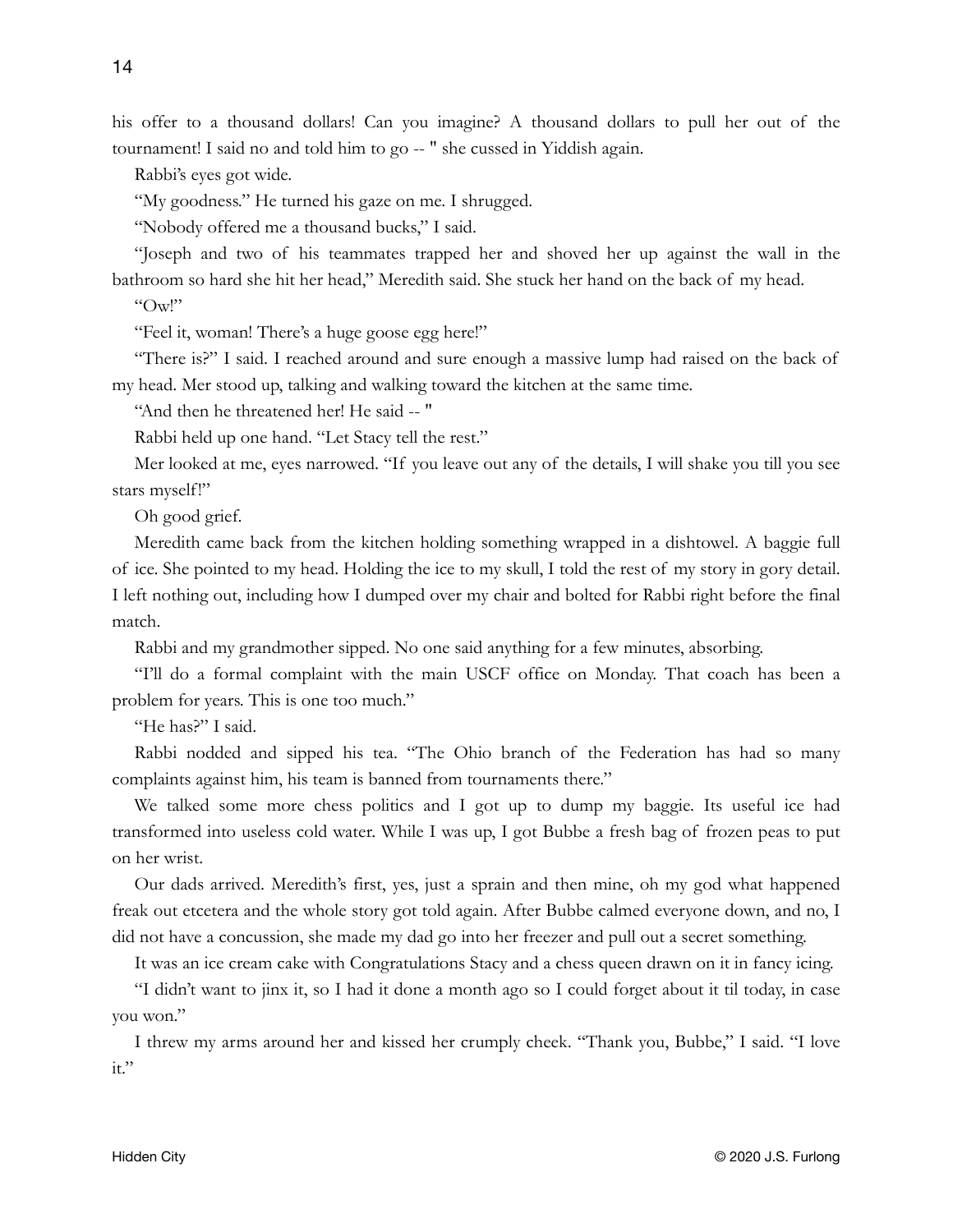"Of course you do," she said. "It's your favorite." She looked at my dad, still in corporate casual from spending his entire Sunday at the office. "You should be ashamed of yourself for making work more important than your daughter today, Ernie." She fixed him with her serious mother stare. "If you had been there none of this would have happened."

"You're right. I would've taken the grand!" We all just stared at him. "Sorry," he said. "My stand up teacher said that playing into the stereotypes while being self deprecating is supposed to be funny."

Bubbe rolled her eyes and sighed.

"You're a wonderful lawyer dear. Be happy with that. Now, get the plates," Bubbe shook her head. "And cut the slices big!" Dad turned to the kitchen. He stopped and tuned back to us. "Did I tell you? Jill and I finally figured out the solution to keeping marriage fresh," he said. Oh god. Another one. "It's two romantic dinners a week. She goes on Tuesday and I go on Thursday." Meredith snorted a laugh. Her dad laughed for real.

"Thank you, Meredith, thank you, Saul," said Dad. "At least they appreciate me."

Bubbe looked at Rabbi Berman as my dad went into the kitchen.

"Thank God his father made him go to law school instead of being a comedian," she said.

"It didn't work," I said. "He's still totally repressed."

Dad came back with the plates. The glorious ice cream cake made its rounds.

"To Stacy Goldman, our faithful champion, undefeated by chess, bullies or pink paperwork," said Rabbi. "Mazel tov."

"Mazel tov," we toasted.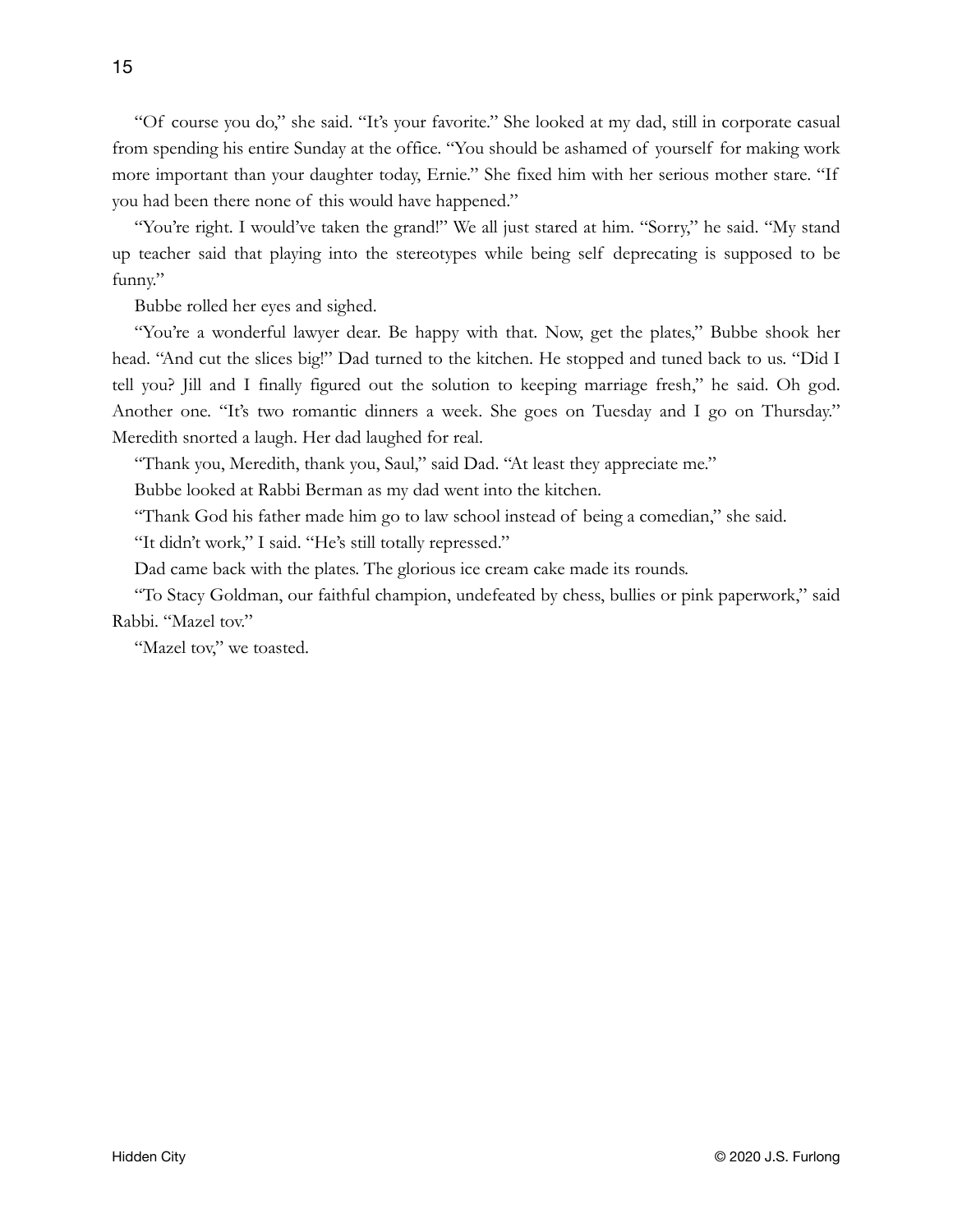#### *Saturday, October 27, 2001. Richmond, VA*

**3.** 

This is not my house, I said to myself as the heavy wooden door shut behind me. Cold struck my face in the open wind. Indignant, frustrated and sad, my chest tightened. Having learned to repress from the best, I shoved the uncomfortable emotions away. I had come. I had done everything they asked. I had given it a chance, like I had agreed to do. Two hours had been long enough, thanks. It was time to go home.

Make a plan. Stick to the plan. Be ready to change the plan. Keep your mind on the mate. Rabbi Berman's voice was close in my head as if he stood beside me, solemn and kind in his rumpled suit. Make a plan.

That was easy, get back to New York. If I went for a visit, I could maybe convince Bubbe I should stay. I could help her with things when I wasn't in school. I'd be useful at the temple, I could help her clean the sanctuary or manage the office.

The open space pressed against me. I can't stay here, I thought feeling slightly panicky. I have got to get home. Bubbe would understand.

I clutched the phone handset to my chest, hoping it would get a signal out here. Purple twilight filled the empty sky over the tops of wide, old trees as I dialed.

"Shayna, honey! I miss you so much already! How was the trip?" Bubbe's loud voice comforted me.

"I'm thinking maybe I can come back next weekend to visit you. What's changed since I left? How's your wrist?"

"Why are you asking about my wrist? That was months ago! And changed since this morning? Nothing."

Things *could* change, though. They could change in a second. Your life could be torn out from under you in the time it takes an airplane to crash into a building. And that is exactly what happened. On September 11, two airplanes crashed into the World Trade Center towers six blocks from our apartment and two blocks from my school.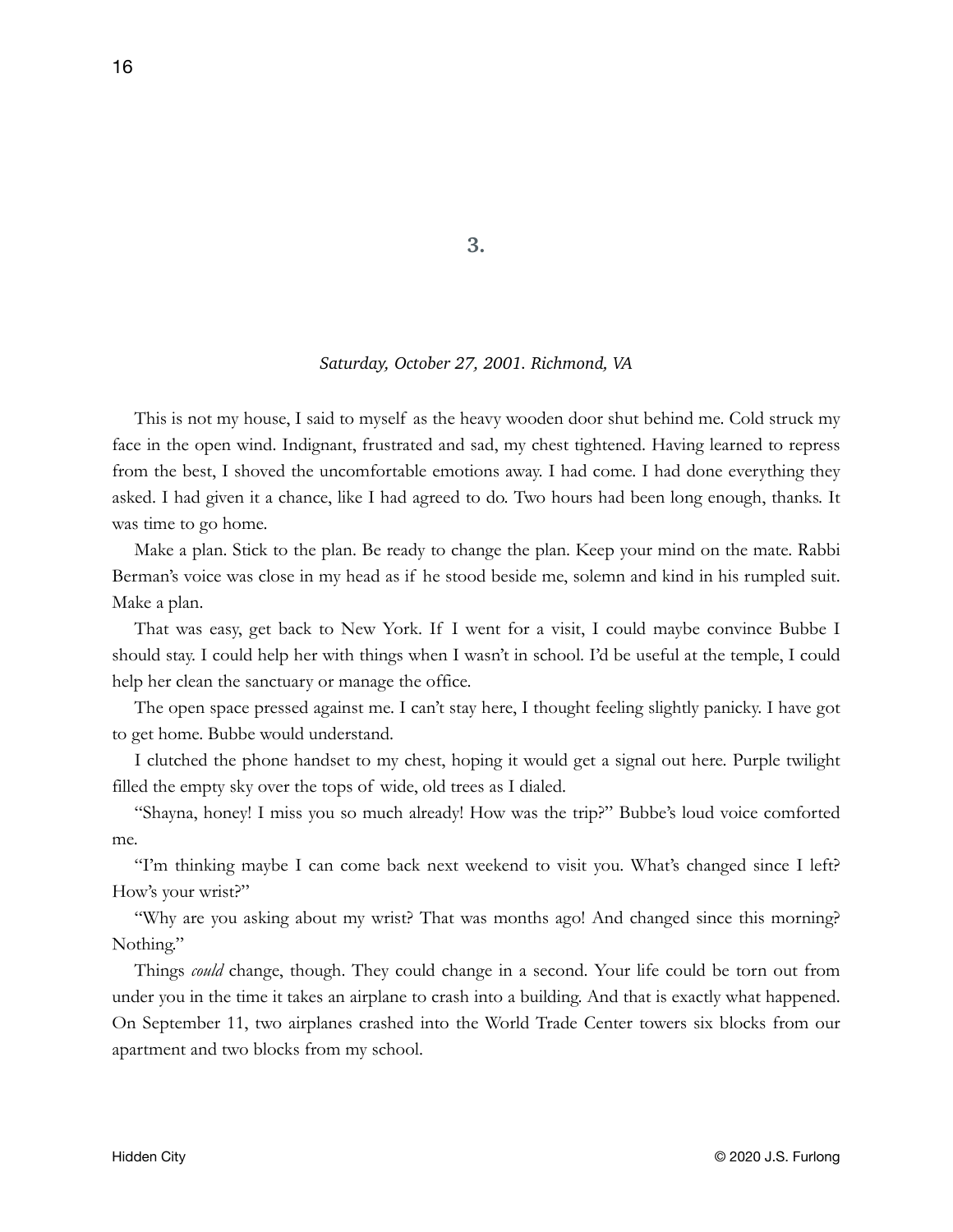This house, this twilight sky, this empty void of not New York was the result. The world changed in a blink. It was as if New York had evaporated and morphed into this unreal image of a city that wasn't a city, as least not as I knew cities.

"Why are you really calling, honey?" Bubbe said. "Is everybody okay? Is something wrong with the house?"

The house. God, the huge god-forsaken perfect house. Its charming stone exterior stared in pompous humility at me from under the too wide sky.

"The house is fine. We're all fine." I repressed a tidal wave of emotions. Hearing Bubbe's voice made me want to dissolve and wash away into the Long Island Sound. I could not wash this away, though. This was too big and I was too trapped in the role I had created for myself. Stable Stacy, the big sister, easy going and always responsible. I was a chess champion for crying out loud. No meltdowns allowed.

Summer after the tournament had flowed like any New York City summer, stiflingly hot days spent between apartments, The Met, and movie theaters accented by a couple weeks out of the city with Meredith's family in the Hamptons. It had been sweet and typical, an endless string of iced coffee runs, card games and late night conversations. Labor Day came and went. School started. The second day of school was September 11, the day that launched not only the biggest disaster in National and New York City history, but also the biggest disaster in Stacy history. Meredith argued it was the second biggest disaster and nicknamed it Disaster Number Two since I was so young when Disaster Number One happened. I might disagree.

Five weeks had passed since September 11. Five stunned, shocking weeks. Here it was, Saturday, October 27, 2001. I stared at an inviting bench swing hanging from a massive tree that overhung a cobbled driveway. I didn't even want to sit on it. Bundled in my wool peacoat and the gold scarf Bubbe had made and wrapped around my neck this morning, wind whipped my hair across my face. Bubbe had kissed both my cheeks, held my face in her hands and said to me, tears in her eyes,

"You are my Shayna maidel and you always will be. I am always here for you, don't forget that. And remind your no good father that I have to see you at least once a month or my cancer will come back and it will be all his fault. Tell him that."

"I'm sure you will tell me plenty yourself, Ma," he said. "I wish you would come with us. I could get you your own -- " She held up her hand.

"I have lived in this city since I was fourteen years old and I will leave it like your father left it, God rest his soul. In a box."

"Trains are boxes," said Steve. My muppet-like six-year-old brother held hands with his parents, my dad on one side and Jill on the other. He had floppy brown hair, tucked under a Batman hat, wide eyes and a happy expression, kind of a cross between Barney the dinosaur and Big Bird with superhero gear. Jill on the other hand, looked like a picture out of a Macy's catalog, put together in her tan long coat and knee boots with a splashy matching hat and scarf. My father looked like he always looked, straight up and ready to catch his train to the office. This was not his normal train,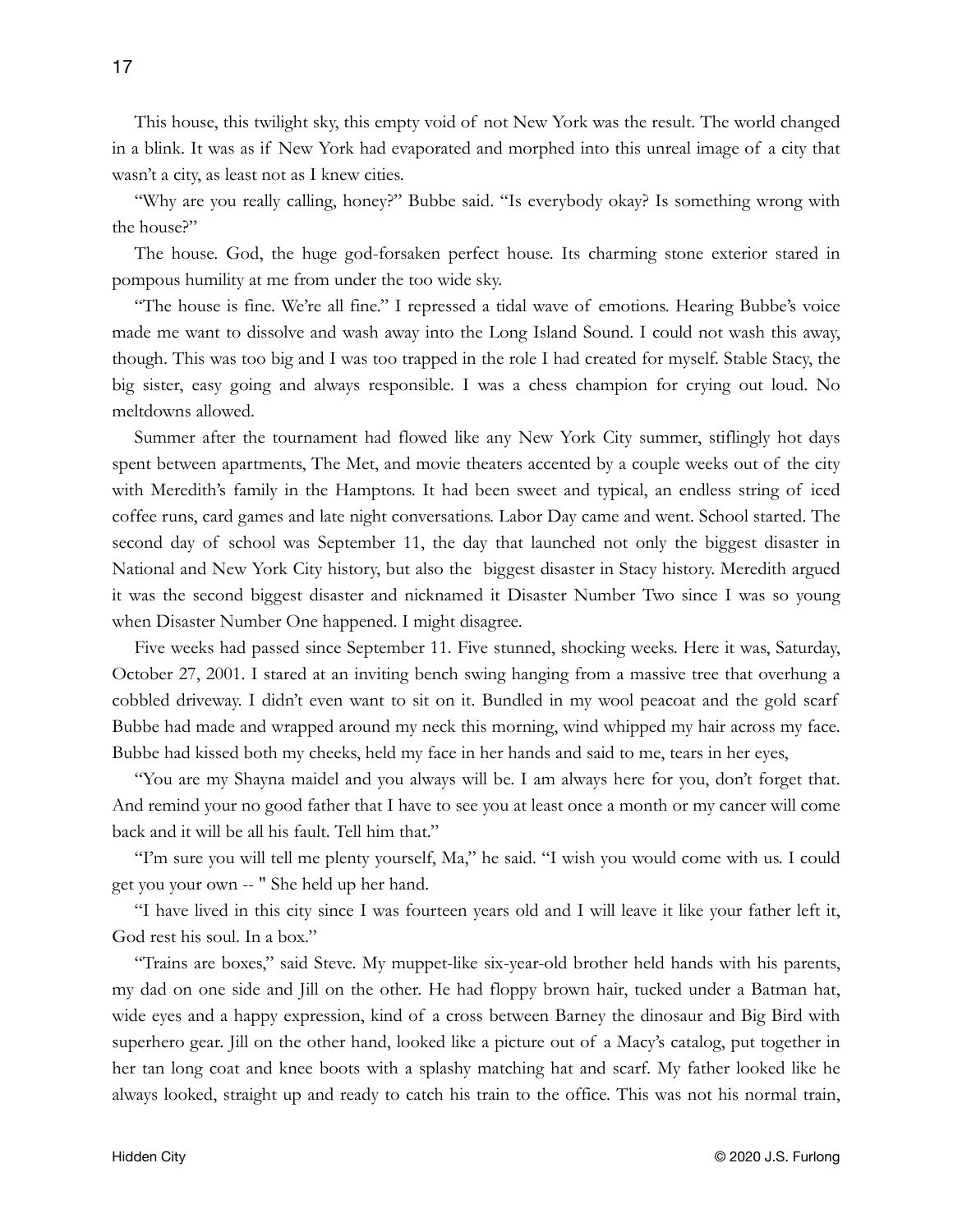though and not his normal office. This train would deliver us all, willing or no, to the new branch of his firm and the house it bought us. In Richmond, Virginia.

"Tell me about it! Do you like it?"

"Like what?"

"The house!"

Again, the house.

"It's bigger than Mt. Sinai Temple," I said. "The kitchen alone can fit our whole apartment."

"That's not saying much. What's your favorite thing about it?"

I reached, I didn't have a favorite thing. Two staircases, five bedrooms and seven (*seven*) bathrooms. Ridiculous. Dad had a furniture company come in and a designer do most of the furnishings calculated to be cozy and formal/ showy at the same time.

"Jill really likes the wall colors," I said. "They are beige. I mean, sand."

"Did they put in the red drapes she wanted from the catalog?"

"I think so."

"Pay attention, Shayna! Inquiring minds want to know. But I didn't ask what her favorite thing was. I want to know *your* favorite thing."

I scrunched my face up under my glasses.

"Jill says I'll be able to walk a lot of places once I'm out of the neighborhood."

"That's not terrible." The phone beeped a call waiting. My heart leaped again.

"Can I call you back, please, Bubbe? I think Meredith is on the other line and I haven't talked to her yet. I called you first."

"Of course honey. I love you. Make him buy you biscuits. I hear there's good biscuits in Richmond." She hung up and I clicked over to the other line. Meredith was already talking.

"Good grief, woman I'm dying over here! This is a terrible connection, can you go closer to the base?"

"I'm in the yard."

"Why? It's dark out. You were supposed to call me! Tell me everything! How's the house?"

"Why are you people obsessed about the house? And it's only twilight."

"Oh my God, of course it is! You can see the sky. Is the pool heated?"

"It's October! I have no idea if the pool is heated. My dad called my room the princess suite and I nearly vomited. It's stupid. Too big. I hate it."

"Stacy Rachel Shayna stupid head Goldman! Stop it right now! You will not ruin this for me. The only way I am holding my crap together at all is by thinking of what a wonderful new life and house you have that I get to come visit and that you are going to be happier there than here, so quit complaining! Now tell me something I can cling to to keep me from entirely falling apart, do you understand?"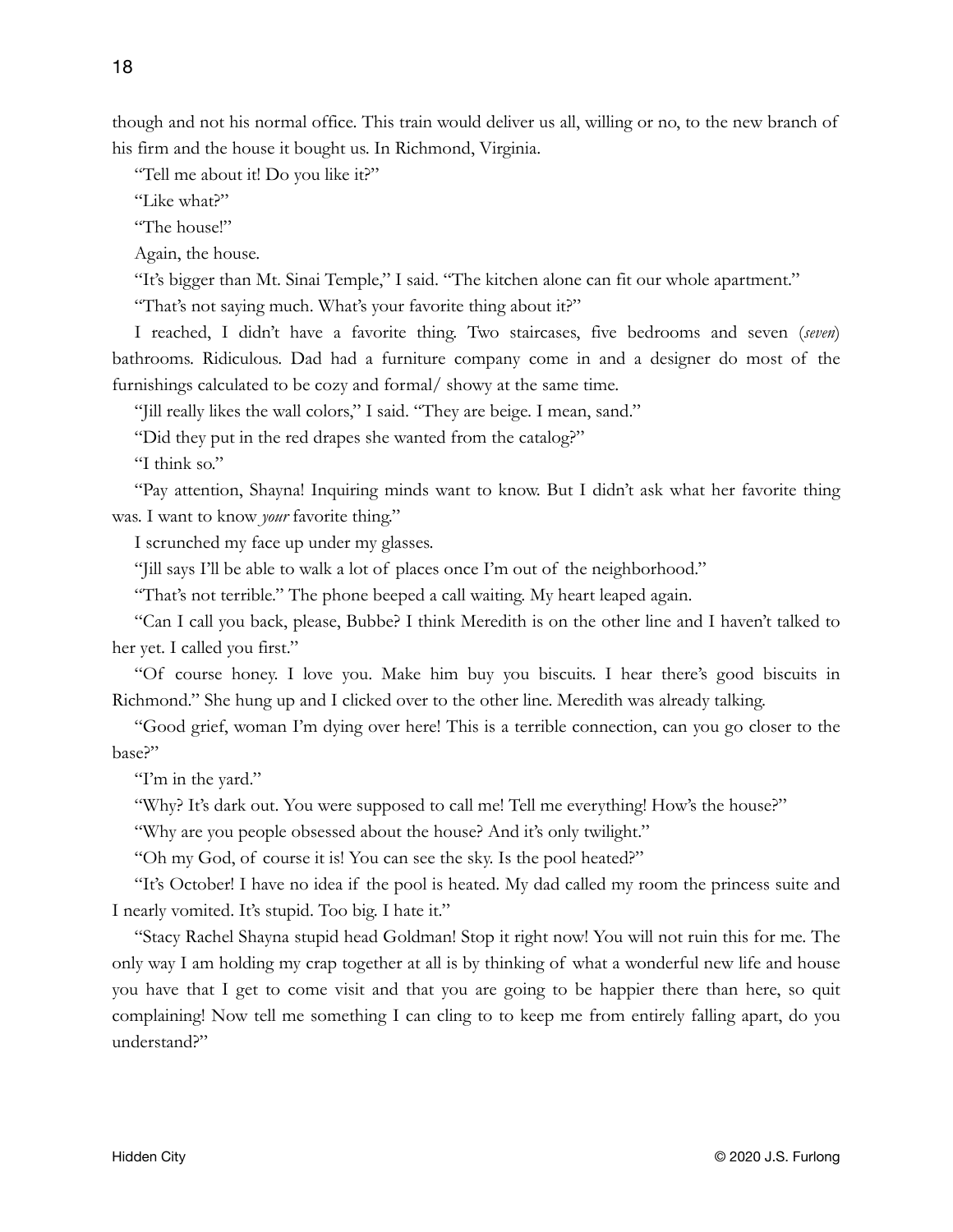A knot of guilt bunched in my stomach. I'd been so self absorbed feeling sorry for myself and thinking about everything that had happened that I hadn't even thought about how horrible this was for her.

"I'm sorry," I said. "I should have thought about that." Meredith fell quiet on the other end. She sniffed.

"If you cry, I'm gonna cry," I said.

"I'm not crying butt face," she sniffed. "Now tell me about the house." I wanted to ignore it. It wasn't home, so that made it bad.

"Jill keeps bragging to her friends about the seven-thousand square feet, built in 1925, historic home -- "

"Can you really see a river from your room?"

"Yup."

"It is beautiful?"

"I guess so. But it's not New York."

"Shut up. Did you get a fireplace?"

"I think so. I don't know."

"Go inside and look." Manicured grass sprung under my shoes as I crossed the wide expanse of lawn to the driveway. Dad's brand new car, forest green, gleamed in the light shining from square sconces on both sides of the front door. As I climbed the wide steps, Jill appeared wearing a puffy coat and sweatpants.

"You were outside?"

I pointed to the phone.

"Sorry! Meredith?" she said. I nodded. In her hands she held a Tupperware with a screw driver and a small plastic wrapped package. "Mezuzah," she said.

I walked through a wide open foyer with a staircase on the left, narrating as I went. I described some of the weirder details, like the potted plant in the hall, and the gigantic Chinese vase which made no sense except as an umbrella stand.

"There's oriental carpets."

"For your Dad."

"And big modern furniture."

"For Jill. Can totally picture it. A perfect marriage of G-old and new, I love it!"

"You are a dweeb."

"I love architecture."

"This isn't architecture, Mer. It's *decor*." I stood in the living room. "Fireplace, check."

"Good. I require a fireplace."

My scowl softened. Leave it to Meredith to make me almost smile, even in all this.

"Wainscoting in the dinning room?"

"What the heck is Wayne's coat-ing?"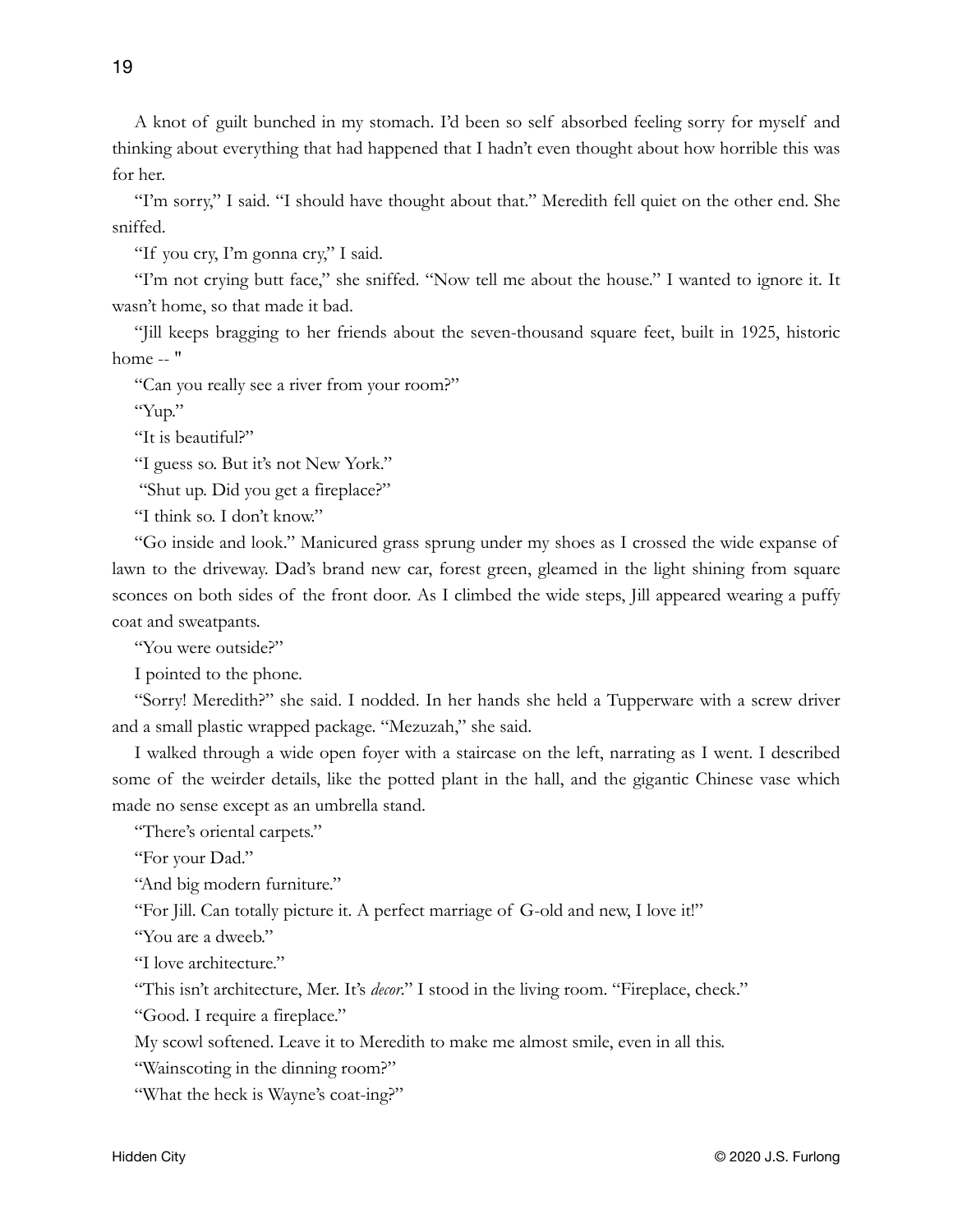"It's the paneling under the chair rail."

"I have no idea what you're talking about. It's just walls. Table is glass. The base is this big driftwood looking sculpture thing. It matches the cabinets."

"Sexy! Is the fridge big?"

"Enough to fit a body in. Why do you care about the fridge?"

I took her up to my room and went over every detail for about another forty minutes. My dad stuck his head around my door.

"Why didn't you answer me?" he said, irritated.

"I didn't hear you."

"Hello Meredith," he said, raising his voice. "Stacy has to come for dinner now."

I put her on speaker. "Hello Mr. Goldman! Congrats on the move!" she shouted.

"You're on speaker."

"Oh, sorry. Stacy gave me the tour."

"Very nice. Tell your parents I said hello, but she has to go now."

"K, bye!" she said cheerfully. "Call me tomorrow." I pushed the off button and got up from my new bed.

"You didn't hear me calling you? I shouted a dozen times."

"No, I didn't hear you. Have you walked this place from end to end yet? It's ginormous." I followed him down the stairs.

"What's your problem? Jill is very happy. Steve is very happy. I am very happy." I contemplated giving him a truthful answer for about a half second. I'd felt better talking to Meredith, but now the wave of homesickness washed back.

"Meredith is dying to come. Bubbe said she wants me to visit her later this month, so I thought maybe next weekend I could take a bus or the train and go home."

My dad turned to face me. We stood on a thick, red oriental rug half way across the open living room. I glanced at the floor to ceiling windows and saw the room in reflection, a wide screen tv, long coffee table and a sectional couch big enough to accommodate my entire chess team with room to spare. Dad fixed me with the litigation stare.

"No."

"Why not?"

"You live here now. You have to get used to it. Maybe closer to the holidays."

"We just had the holidays!"

"I mean Hanukkah/ Christmas, that whole thing. Maybe then. The city needs time to recover."

"I don't see what me visiting Bubbe has to do with the city needing -- "

"I said no, Stacy and that is that." I took a step backward in surprise. My dad wasn't particularly cuddly, but this was brusque even for him. Who are you? I thought to myself.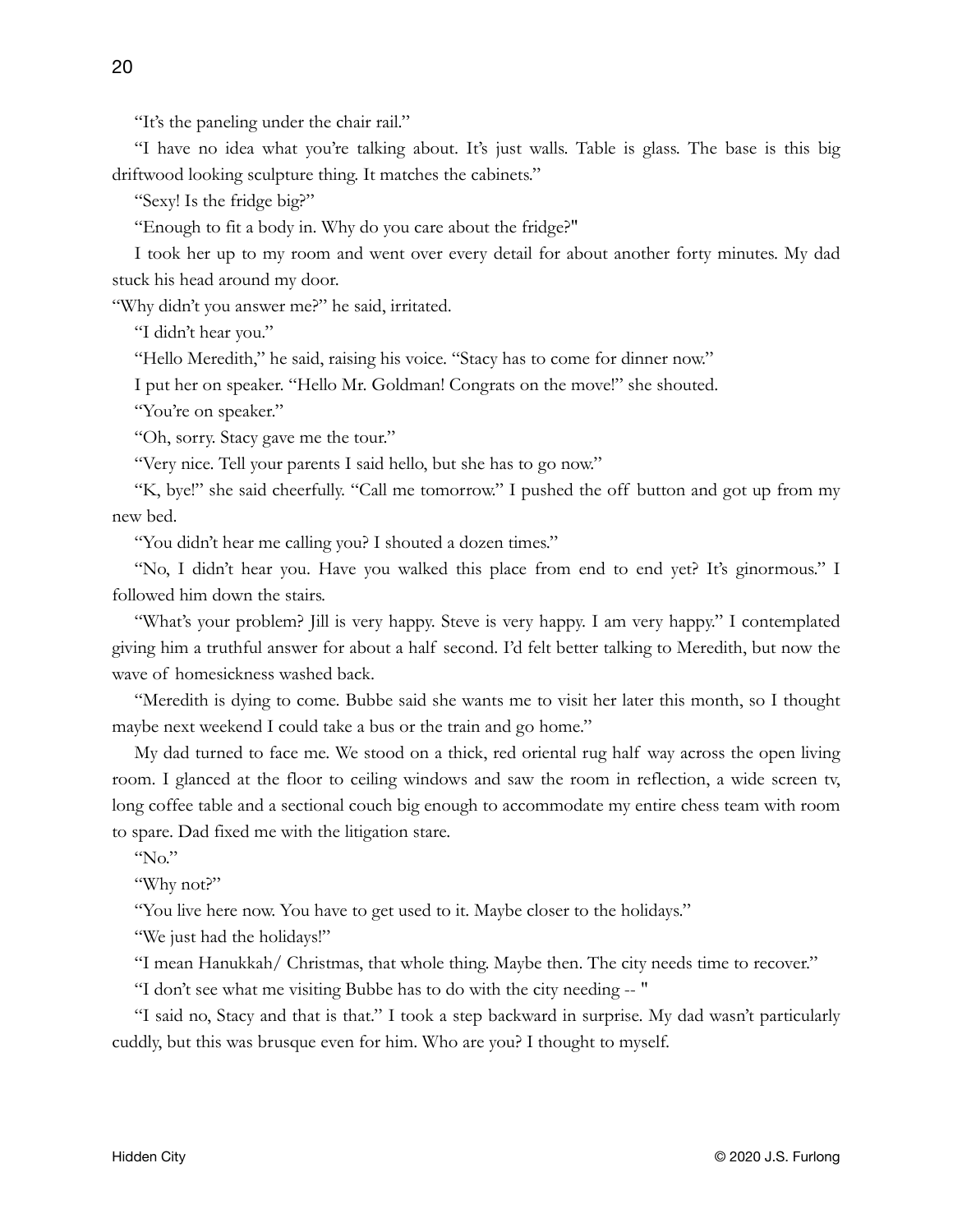"Are you stressing, Ernie?" Jill said, looking over from the dining room. She stood unpacking little cartons of take out while Steve bounced up and down on a springy new chair. "The realtor said this was the best Chinese in Carytown," she said.

Dad turned away and walked to the table to sit.

"Carytown's one of the things the realtor said we'd love about this place. It's like we're in the best part of Connecticut, rural and peaceful, but everything we need to feel at home in the city is just a few miles away. St. Ignatius' is only three miles."

At home, the JDS was three blocks. I pulled my stiff, new seat toward the table. Resentment burbled under my skin.

I'll convince Bubbe she needs me at the temple, I thought to myself. She'll help me. I can do this. I've got a plan. Stay calm, stay rational. I looked through the glass table top at my legs.

Jill walked around the table to put a plate in front of Dad.

"I love you so much, Ernie. Thank you for this. It's a beautiful house and we are all going to be so happy here."

Speak for yourself, I thought.

"Mu shu or lo mein?" said Jill. She kissed Dad's forehead.

Under the table Steve waggled his fingers at me from his lap.

"Did you see the swimming pool?" he asked, eyes dreamy and excited. I scowled. Then I caught myself. I took a breath. Steve didn't need me to be a party pooper right now. He needed someone to enjoy the adventure with.

Lighten up, Goldman, I told myself. It's just Meredith's vacation home. You can leave as soon as you figure out how.

I sat up straighter and thought about home. Right. Good. I had a plan. Time to fake some happy for Steve.

"How about you show me when we're done?"

# I

### *Monday, October 29, 2001*

"This is the sanctuary," said Sister Tour Guide. She had been introduced to me as Sister Mary Louise, or Miriam Ruth or somebody. Sister Two Names Together I could not remember. I decided to call her what I would not forget. Sister Tour Guide.

"We have a gift shop," she said pointing back the way we came. "You can buy a St. Ignatius sweatshirt, sorry, 'hoodie', or a mug for your mother."

Ha, I thought. My actual mother hated the word "mug". I couldn't blame her.